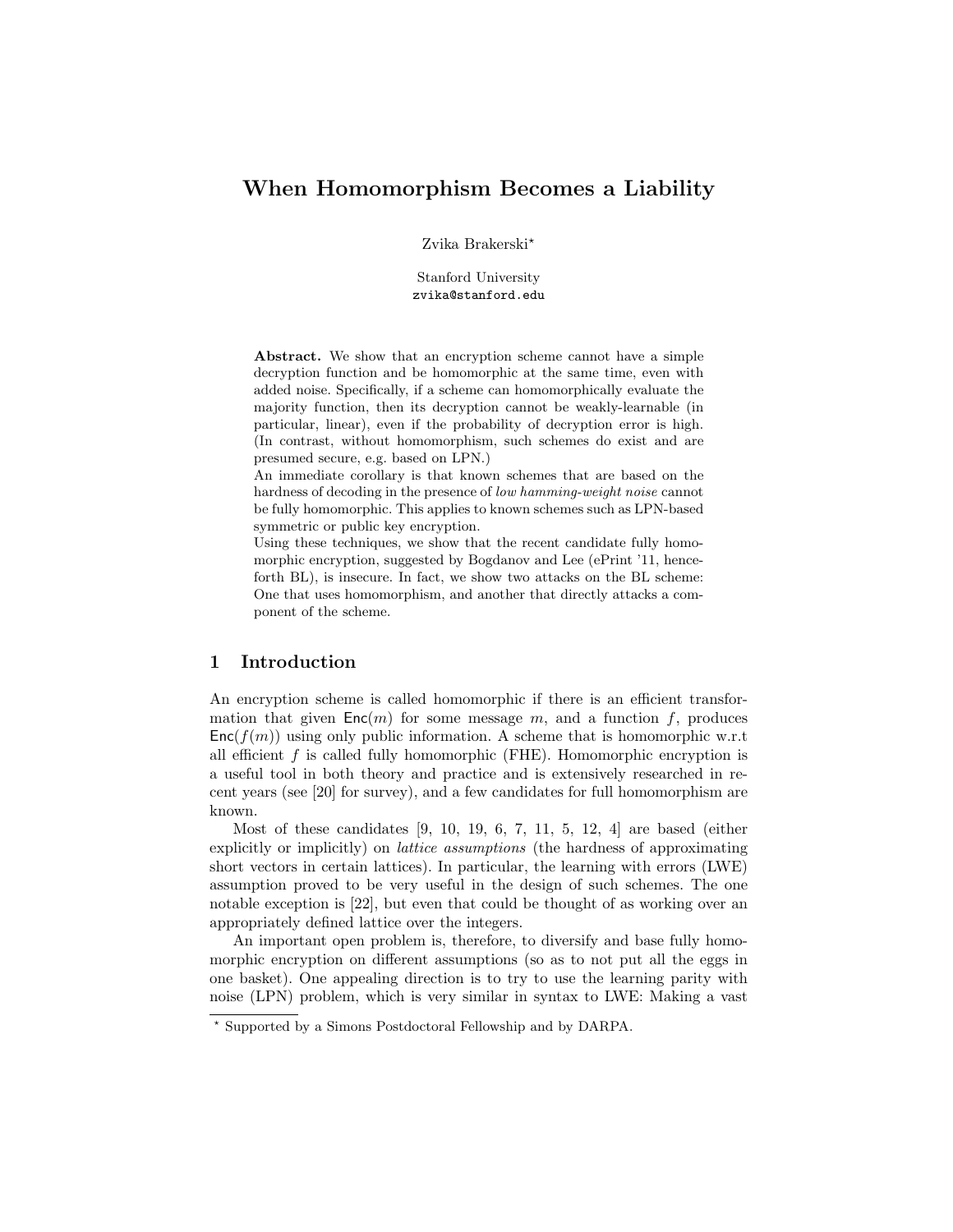generalization, LWE can be interpreted as a decoding problem for a linear code, where the noise comes from a family of *low norm* vectors. Namely, each coordinate in the code suffers from noise, but this noise is relatively small (this requires that the code is defined over a large alphabet). The LPN assumption works over the binary alphabet and requires that the noise has low hamming weight, namely that only a small number of coordinates are noisy, but in these coordinates the noise amplitude can be large. While similar in syntax, a direct connection between these two types of assumptions is not known.

While an LPN-based construction is not known, recently Bogdanov and Lee [3] presented a candidate, denoted by BL throughout this manuscript, that is based on a different low hamming-weight decoding problem: They consider a carefully crafted code over a large alphabet and assume that decoding in the presence of low-hamming-weight noise is hard.

In this work, we show that not only that BL's construction is insecure, but rather the entire approach of constructing code based homomorphic encryption analogously to the LWE construction cannot work. We stress that we don't show that FHE cannot be based on LPN (or other code based assumptions), but rather that the decryption algorithm of such scheme cannot take the naïve form. (In particular this applies to the attempt to add homomorphism to schemes such as  $[1, 13, 2].$ 

### 1.1 Our Results

Our main result shows that encryption schemes with learnable decryption functions cannot be homomorphic, even if a high probability of decryption error is allowed. In particular, such schemes cannot evaluate the majority function. This extends the result of Kearns and Valiant [15] (slightly extended by Klivans and Sherstov [16]) that learnability breaks security for schemes with negligible decryption error. In other words, homomorphic capabilities can sometimes make noisy learning become no harder than noiseless learning.

We use a simplified notion of learning, which essentially requires that given polynomially many labeled samples (from an arbitrary distribution), the learner's hypothesis correctly computes the label for the next sample with probability, say, 0.9. We show that this notion, that we call sc-learning, is equivalent to weak learning defined in [15]. This allows us to prove the following theorem (in Section 3).

Theorem A. An encryption scheme whose decryption function is sc- or weaklylearnable, and whose decryption error is  $1/2 - 1/\text{poly}(n)$ , cannot homomorphically evaluate the majority function.

Since it is straightforward to show that linear functions are learnable (as well as, e.g., low degree polynomials), the theorem applies to known LPN based schemes such as [1, 13, 2]. This may not seem obvious at first: The decryption circuit of the aforementioned schemes is (commonly assumed to be) hard to learn, and their decryption error is negligible, so they seem to be out of the scope of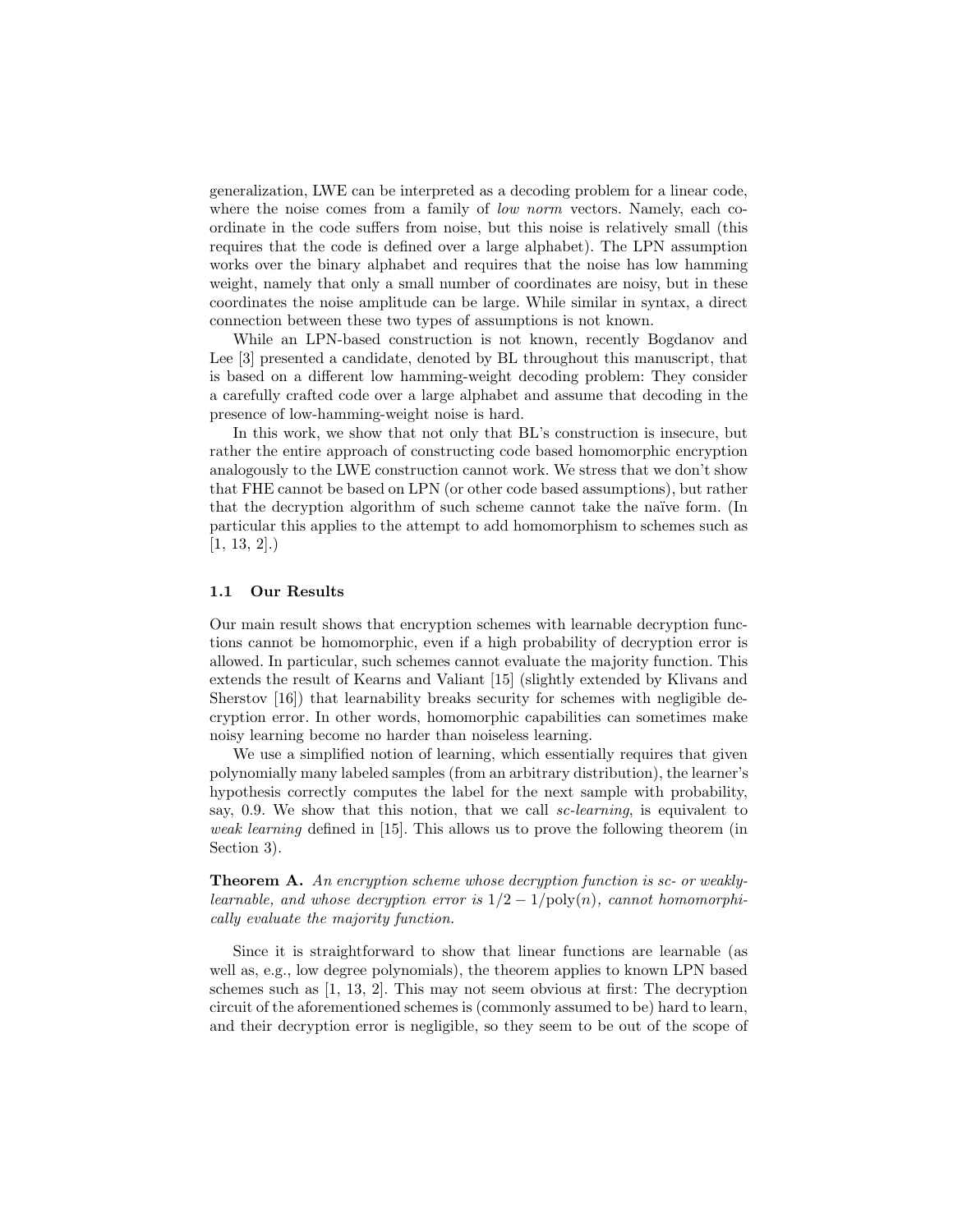our theorem. However, looking more closely, the decryption circuits consist of an inner product computation with the secret key, followed by additional postprocessing. One can verify that if the post processing is not performed, then correct decryption is still achieved with probability  $> 1/2+1/poly$ . Thus we can apply our theorem and rule out majority-homomorphism.

Similar logic rules out the homomorphism of the BL candidate-FHE. While Theorem A does not apply directly (since the decryption of BL is not learnable out of the box), we show that it contains a sub-scheme which is linear (and thus learnable) and has sufficient homomorphic properties to render it insecure.

Theorem B. There is a successful polynomial time CPA attack on the BL scheme.

We further present a different attack on the BL scheme, targeting one of its building blocks. This allows us to not only distinguish between two messages like the successful CPA attack above, but rather decrypt any ciphertext with probability  $1 - o(1)$ .

### **Theorem C.** There is a polynomial time algorithm that decrypts the BL scheme.

The BL scheme and the two breaking algorithms are presented in Section 4.

#### 1.2 Our Techniques

Consider a simplified case of Theorem A, where the scheme's decryption function is learnable given t labeled samples, and the decryption error is (say)  $1/(10(t +$ 1)). The proof in this case is straightforward: Generate t labeled samples by just encrypting random messages, and feed them to the learner. Then use the learner's output hypothesis to decrypt the challenge ciphertext. We can only fail if either the learner fails (which happens with probability 0.1) or if one of the samples we draw (including the challenge) are not correctly decryptable, in which case our labeling is wrong and therefore the learner provides no guarantee (which again happens with at most 0.1 probability). The union bound implies that we can decrypt a random ciphertext with probability 0.8, which immediately breaks the scheme. Note that we did not use the homomorphism of the scheme at all, indeed this simplified version is universally true even without assuming homomorphism, and is very similar to the arguments in [15, 16]. (Some subtleties arise since we allow a non-negligible fraction of "dysfunctional" keys that induce a much higher error rate than others.)

The next step is to allow decryption error  $1/2 - \epsilon$ , which requires use of homomorphism. The idea is to use the homomorphism in order to reduce the decryption error and get back to the previous case (in other words, reducing the noise in a noisy learning problem). Consider a scheme that encrypts a message by generating many encryptions (say  $k$ ) of that message, and then applying homomorphic majority on those ciphertexts and outputting the result. The security of this scheme directly reduces from that of the original scheme, and it has the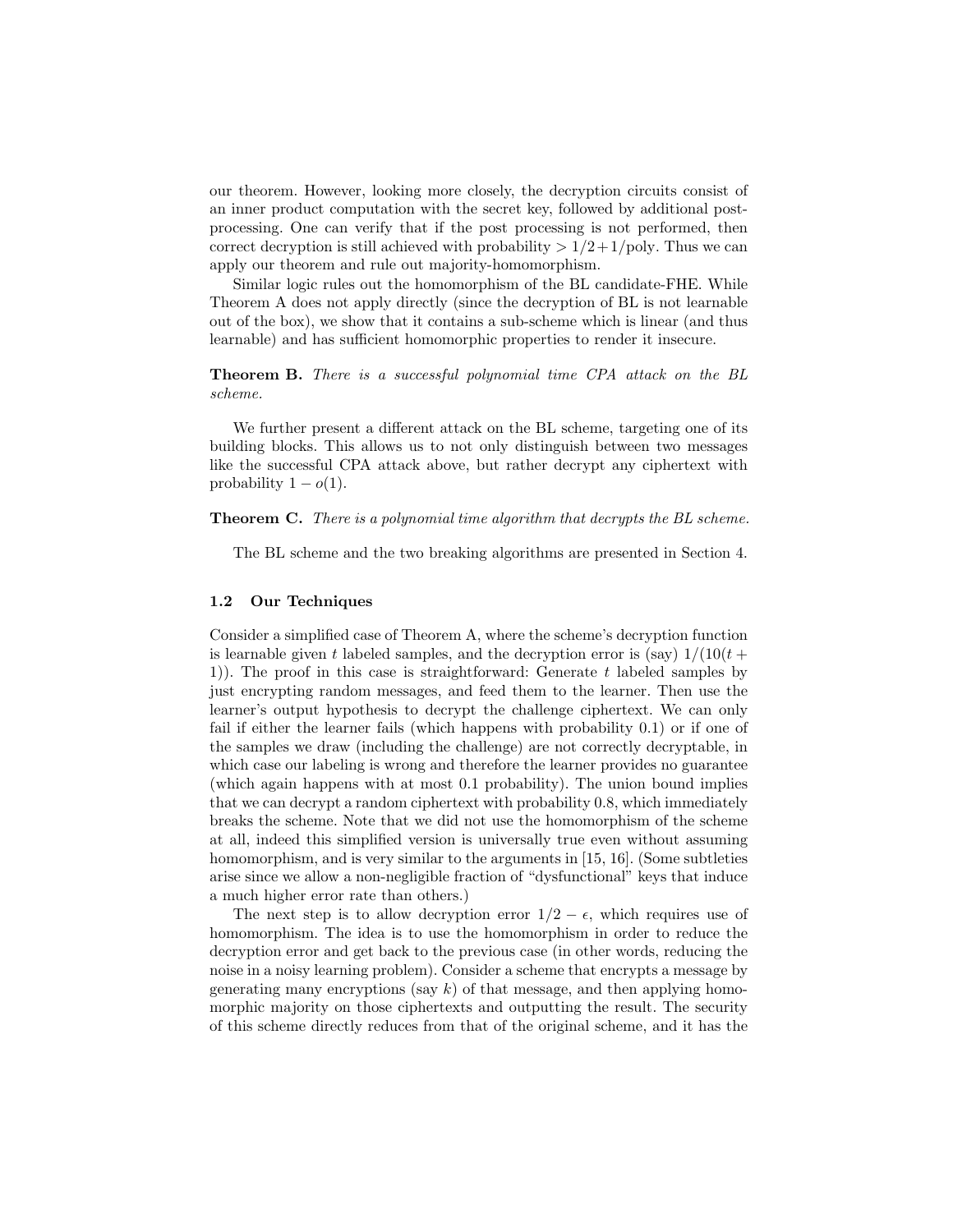same decryption function. However, now the decryption error drops exponentially with k. This is because in order to get an error in the new scheme, at least  $k/2$  out of the k encryptions need to have errors. Since the expected number is  $(1/2 - \epsilon)k$ , the Chernoff bound implies the result by choosing k appropriately.

To derive Theorem B, we need to show that linear functions are learnable:<sup>1</sup> Assume that the decryption function is an inner product between the ciphertext and the secret key (both being *n*-dimensional vectors over a field  $\mathbb{F}$ ). We will learn these functions by taking  $O(n)$  labeled samples. Then, given the challenge, we will try to represent it as a linear combination of the samples we have. If we succeed, then the appropriate linear combination of the labels will be the value of the function on the challenge. We show that this process fails only with small constant probability (intuitively, since we take  $O(n)$  sample vectors from a space of dimension at most  $n$ ).

We then show that BL uses a sub-structure that is both linearly decryptable and allows for homomorphism of (some sort of) majority. Theorem B thus follows similarly to Theorem A.

For Theorem C, we need to dive into the guts of the BL scheme. We notice that BL use homomorphic majority evaluation in one of the lower abstraction levels of their scheme. This allows us to break this abstraction level using only linear algebra (in a sense, the homomorphic evaluation is already "built in"). A complete break of BL follows.

#### 1.3 Other Related Work

An independent work by Gauthier, Otmani and Tillich [8] shows an interesting direct attack on BL's hardness assumption (we refer to it as the "GOT attack"). Their attack is very different from ours and takes advantage of the resemblance of BL's codes and Reed-Solomon codes as we explain below.

BL's construction relies on a special type of error correcting code. Essentially, they start with a Reed-Solomon code, and replace a small fraction of the rows of the generating matrix with a special structure. The homomorphic properties are only due to this small fraction of "significant" rows, and the secret key is chosen so as to nullify the effect of the other rows.

The GOT attack uses the fact that under some transformation (componentwise multiplication), the dimension of Reed-Solomon codes can grow by at most a factor of two. However, if a code contains "significant" rows, then the dimension can grow further. This allows to measure the number of significant rows in a given code. One can thus identify the significant rows by trying to remove one row at a time from the code and checking if the dimension drops. If yes then that row is significant. Once all significant rows have been identified, the secret key can be retrieved in a straightforward manner.

However, it is fairly easy to immunize BL's scheme against the GOT attack. As we explained above, the neutral rows do not change the properties of the

 $1$  We believe this was known before, but since we could not find an appropriate reference, we provide a proof.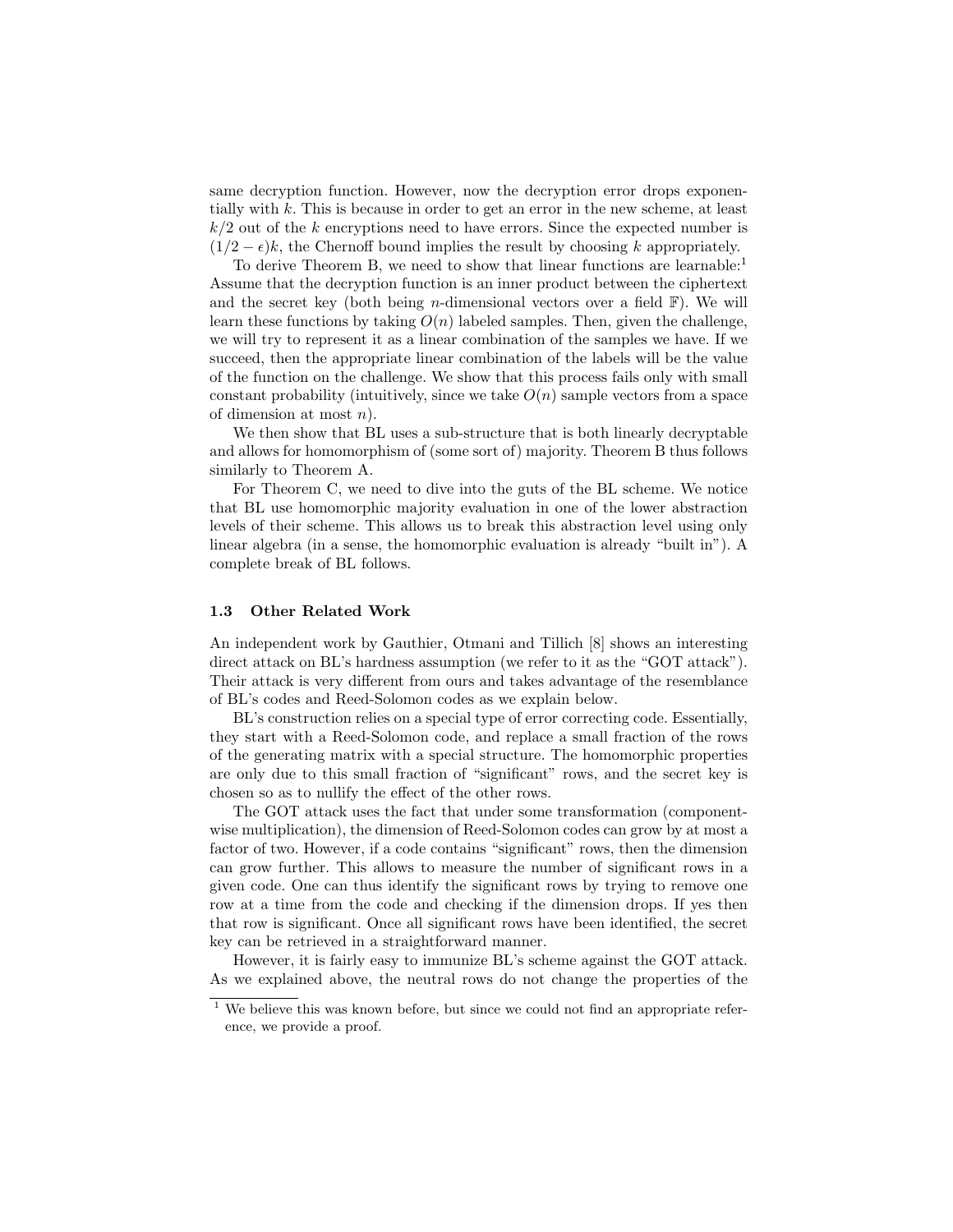encryption scheme, so they may as well be replaced by random rows. Since the dimension of random codes grows very rapidly under the GOT transformation, their attack will not work in such case.

Our attack, on the other hand, relies on certain functional properties that BL use to make their scheme homomorphic. Thus a change in the scheme that preserves these homomorphic properties cannot help to overcome our attack. In light of our attack, it is interesting to investigate whether the GOT attack can be extended to the more general case.

# 2 Preliminaries

We denote scalars using plain lowercase  $(x)$ , vectors using bold lowercase ( $\bf{x}$  for column vector,  $\mathbf{x}^T$  for row vector), and matrices using bold uppercase  $(\mathbf{X})$ . We let 1 denote the all-one vector (the dimension will be clear from the context). We let  $\mathbb{F}_q$  denote a finite field of cardinality  $q \in \mathbb{N}$ , with efficient operations (we usually don't care about any other property of the field).

## 2.1 Properties of Encryption Schemes

A public key encryption scheme is a tuple of algorithms (Gen, Enc, Dec), such that:  $Gen(1^n)$  is the key generation algorithm that produces a pair of public and secret keys  $(pk, sk)$ ;  $Enc_{pk}(m)$  is a randomized encryption function that takes a message  $m$  and produces a ciphertext. In the context of this work, messages will only come from some predefined field  $\mathbb{F}$ ; Dec<sub>sk</sub>(c) is the decryption function that decrypts a ciphertext c and produces the message. Optimally,  $\textsf{Dec}_{sk}(\textsf{Enc}_{pk}(\cdot))$  is the identity function, but in some schemes there are decryption errors.

The probability of decryption error is taken over the randomness used to generate the keys for the scheme, and over the randomness used in the encryption function (we assume the decryption is deterministic). Since in our case the error rates are high (approaching  $1/2$ ), the effect of bad keys is different from that of bad encryption randomness, and we thus measure the two separately. We allow a small fraction of the keys (one percent, for the sake of convenience) to have arbitrarily large decryption error, and define the decryption error  $\epsilon$  to be the maximal error over the 99% best keys. While the constant 1% is arbitrary and chosen so as to not over-clutter notation, we will discuss after presenting our results how they generalize to other values. The formal definition follows.

**Definition 2.1.** An encryption scheme is said to have decryption error  $\lt \epsilon$  if with probability at least 0.99 over the key generation it holds that

$$
\max_{m} \{ \Pr[\mathsf{Dec}_{sk}(\mathsf{Enc}_{pk}(m)) \neq m] \} < \epsilon \;,
$$

where the probability is taken over the random coins of the encryption function.

We use the standard definition of security against chosen plaintext attacks (CPA): The attacker receives a public key and chooses two values  $m_0, m_1$ . The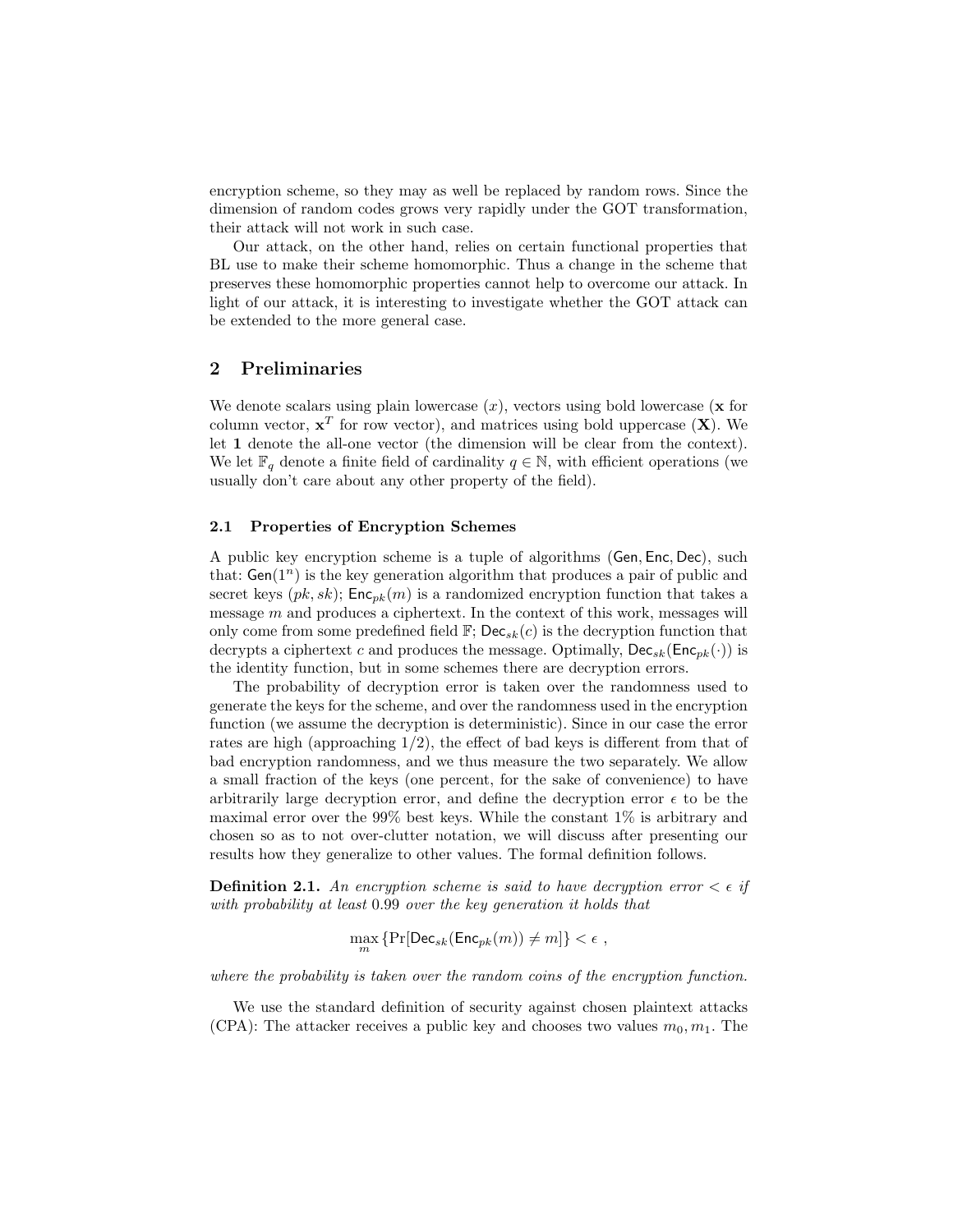attacker then receives a ciphertext  $c = \mathsf{Enc}_{pk}(m_b)$ , where  $b \in \{0, 1\}$  is a random bit that is unknown to the attacker. The attacker needs to decide on a guess  $b' \in \{0,1\}$  as to the value of b. We say that the scheme is broken if there is a polynomial time attacker for which  $Pr[b' = b] \ge 1/2 + 1/poly(n)$  (where *n* is the security parameter). Recall that this notion is equivalent to the notion of semantic security [14].

In addition, we will say that a scheme is *completely broken* if there exists an adversary that upon receiving the public key and  $\mathsf{Enc}_{nk}(m)$  for *arbitrary value* of m, returns m with probability  $1-o(1)$ .

While we discuss homomorphic properties of encryption schemes, we will only use homomorphism w.r.t the majority function. We define the notion of k-majority-homomorphism below.

Definition 2.2. A public-key encryption scheme is k-majority-homomorphic (where  $k$  is a function of the security parameter) if there exists a function  $M$ ajEval such that with probability 0.99 over the key generation, for any sequence of ciphertexts output by  $\mathsf{Enc}_{pk}(\cdot): c_1, \ldots, c_k$ , it holds that

 $\mathsf{Dec}_{sk}(\mathsf{MajEval}_{nk}(c_1, \ldots, c_k)) = \mathsf{Majority}(\mathsf{Dec}_{sk}(c_1), \ldots, \mathsf{Dec}_{sk}(c_k))$ .

Again we allow some "slackness" by allowing some of the keys to not abide the homomorphism.

We note that Definition 2.2 above is a fairly strong notion of homomorphism in two aspects: First, it requires that homomorphism holds even for ciphertexts with decryption error. Second, we do not allow MajEval to introduce error for "good" key pairs. Indeed, known homomorphic encryption schemes have these properties, but it is interesting to try to bypass our negative results by finding schemes that do not have them.

Schemes with linear decryption, as defined below, have a special role in our attack on BL.

**Definition 2.3.** An encryption scheme is n-linearly decryptable if its secret key is of the form  $sk = s \in \mathbb{F}^n$ , for some field  $\mathbb{F}$ , and its decryption function is

$$
\mathsf{Dec}_{sk}(\mathbf{c}) = \langle \mathbf{s}, \mathbf{c} \rangle \ .
$$

## 2.2 Spanning Distributions over Low Dimensional Spaces

We will use a lemma that shows that any distribution over a low dimensional space is easy to span in the following sense: Given sufficiently many samples from the distribution (a little more than the dimension of the support), we are guaranteed that any new vector falls in the span of previous samples. This lemma will allow us to derive a (distribution-free) learner for linear functions (see Section 2.3).

We speculate that this lemma is already known, since it is fairly general and very robust to the definition of dimension (e.g. it also applies to non-linear spaces).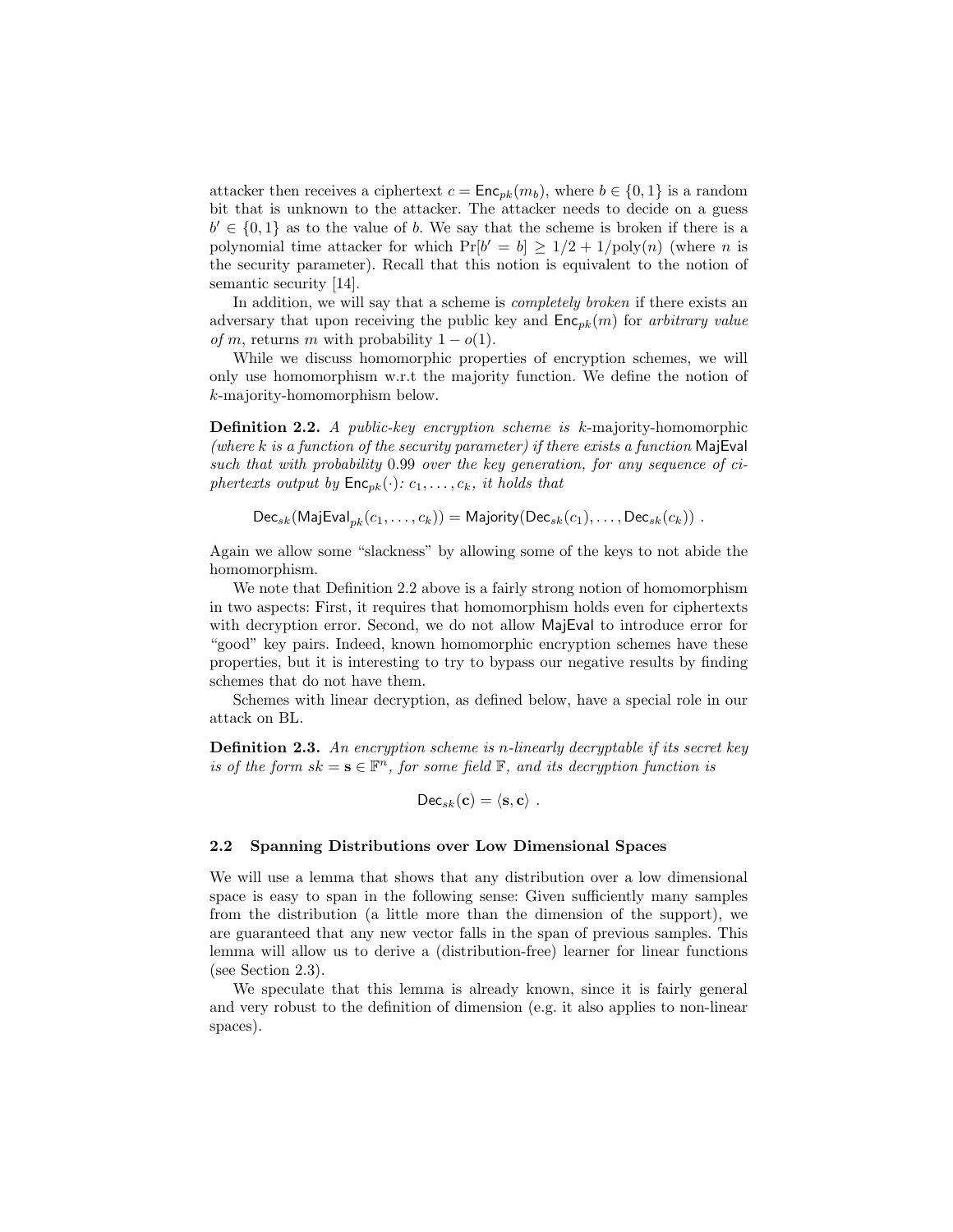**Lemma 2.4.** Let S be a distribution over a linear space S of dimension s. For all k, define

$$
\delta_k \triangleq \Pr_{\mathbf{v}_1,\ldots,\mathbf{v}_k \triangleq \mathcal{S}} \left[ \mathbf{v}_k \not\in \text{Span}\left\{ \mathbf{v}_1,\ldots,\mathbf{v}_{k-1} \right\} \right] .
$$

Then  $\delta_k \leq s/k$ .

*Proof.* Notice that by symmetry  $\delta_i \geq \delta_{i+1}$  for all i. Let  $D_i$  denote the (random variable) dimension of Span  $\{v_1, \ldots, v_i\}$ . Note that always  $D_i \leq s$ .

Let  $E_i$  denote the event  $\mathbf{v}_i \notin \text{Span}\{\mathbf{v}_1,\ldots,\mathbf{v}_{i-1}\}\$  and let  $\mathbb{1}_{E_i}$  denote the indicator random variable for this event. Then  $\delta_i = \Pr[E_i] = \mathbb{E}[\mathbb{1}_{E_i}]$ . By definition,

$$
D_k = \sum_{i=1}^k \mathbb{1}_{E_i}
$$

.

Therefore

$$
s \geq \mathbb{E}[D_k] = \mathbb{E}\left[\sum_{i=1}^k \mathbb{1}_{E_i}\right] = \sum_{i=1}^k \Pr[E_i] = \sum_{i=1}^k \delta_i \geq k \cdot \delta_k,
$$

and the lemma follows.

### 2.3 Learning

In this work we use two equivalent notions of learning: weak-learning as defined in [15], and an equivalent simplified notion that we call single-challenge-learning (sc-learning for short). The latter will be more convenient for our proofs, but we show that the two are equivalent. We will also show that linear functions are sc-learnable.

Notions of Learning. We start by introducing the notion of weak-learnability.

Definition 2.5 (weak-learning [15]). Let  $\mathcal{F} = {\{\mathcal{F}_n\}}_{n \in \mathbb{N}}$  be an ensemble of binary functions. A weak learner for  $\mathcal F$  with parameters  $(t, \epsilon, \delta)$  is a polynomial time algorithm A such that for any function  $f \in \mathcal{F}_n$  and for any distribution  $\mathcal D$ over the inputs to f, the following holds. Let  $x_1, \ldots, x_{t+1} \stackrel{s}{\leftarrow} \mathcal{D}$ , and let h ("the hypothesis") be the output of  $A(1^n,(x_1,f(x_1)),\ldots,(x_t,f(x_t)))$ . Then

$$
\Pr_{x_1,...,x_t} \left[ \Pr_{x_{t+1}} [h(x_{t+1}) \neq f(x_{t+1})] > \epsilon \right] \leq \delta.
$$

We say that  $\mathcal F$  is weakly learnable if there exists a weak learner for  $\mathcal F$  with parameters  $t = \text{poly}(n)$ ,  $\epsilon \leq 1/2 - 1/\text{poly}(n)$ ,  $\delta \leq 1 - 1/\text{poly}(n)$ . (We also require that the output hypothesis h is polynomial time computable.)

We next define our notion of  $(t, \eta)$ -sc-learning, which essentially corresponds to the ability to launch a t-query CPA attack on an (errorless) encryption scheme, and succeed with probability  $\eta$ . (The initials "sc" stand for "single challenge", reflecting the fact that a CPA attacker only receives a single challenge ciphertext.)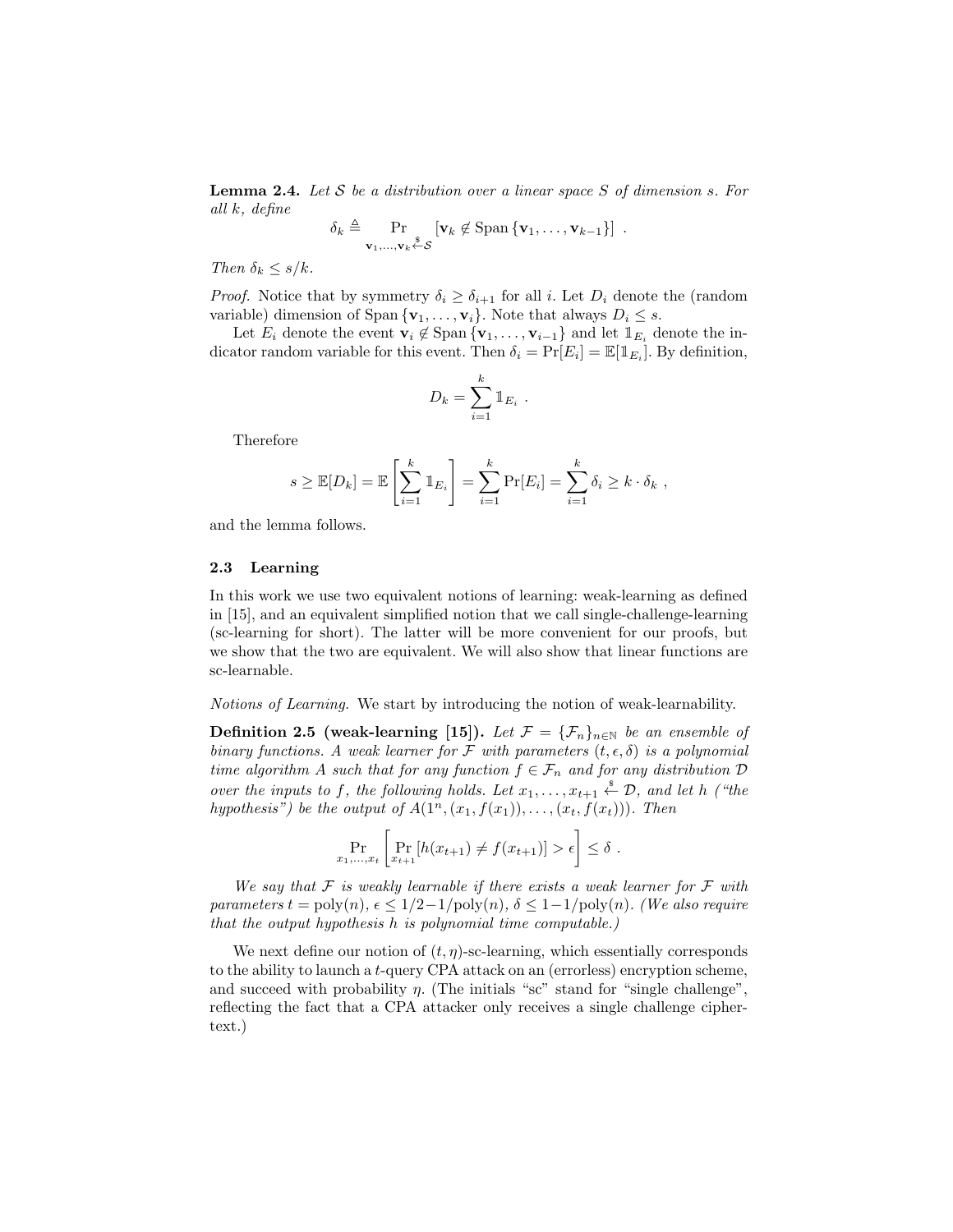**Definition 2.6 (sc-learning).** Let  $\mathcal{F} = {\{\mathcal{F}_n\}}_{n \in \mathbb{N}}$  be an ensemble of functions. A  $(t, \eta)$ -sc-learner for F is a polynomial time algorithm A such that for any function  $f \in \mathcal{F}_n$  and for any distribution D over the inputs to f, the following holds. Let  $x_1, \ldots, x_{t+1} \stackrel{\$}{\leftarrow} \mathcal{D}$ , and let h ("the hypothesis") be the output of  $A(1^n,(x_1,f(x_1)), \ldots,(x_t,f(x_t)))$ . Then  $\Pr[h(x_{t+1}) \neq f(x_{t+1})] \leq \eta$ , where the probability is taken over the entire experiment.

We say that F is  $(t, \eta)$ -sc-learnable if it has a polynomial time  $(t, \eta)$ -sclearner for it. We say that a binary F is sc-learnable if  $t = \text{poly}(n)$  and  $\eta \leq$  $1/2-1$ /poly $(n)$ . (We also require that the output hypothesis h is polynomial time computable.)

Since sc-learning only involves one challenge, we do not define the "confidence" and "accuracy" parameters  $(\delta, \epsilon)$  separately as in the definition of weaklearning.

We note that both definitions allow for *improper learning* (namely, the hypothesis h does not need to "look like" an actual decryption function).

Equivalence Between Notions. The equivalence of the two notions is fairly straightforward. Applying boosting [18] shows that sc-learning, like weak-learning, can be amplified.

Claim 1. If  $F$  is sc-learnable then it is weak-learnable.

*Proof.* This follows by a Markov argument: Consider a  $(t, \eta)$ -sc-learner for F (recall that  $\eta \leq 1/2 - 1/\text{poly}(n)$ ) and let  $\delta = 1 - 1/\text{poly}(n)$  be such that  $\eta/\delta \leq$  $1/2 - \text{poly}(n)$  (such  $\delta$  must exist). Then letting  $\epsilon \triangleq \eta/\delta$  finishes the argument.

The opposite direction will give us very strong amplification of learning by applying boosting [18]. The boosting algorithm can amplify the  $\epsilon, \delta$  values of a weak learner to arbitrarily small values, at the cost of increasing the number of required samples.

**Claim 2.** If F is weak-learnable then it is  $(\text{poly}(n, 1/\eta), \eta)$ -sc-learnable for all  $\eta$ .

*Proof.* Let  $\mathcal F$  be weak-learnable. Then by boosting [18] it is also PAC learnable [21]. Namely there is a learner with parameters  $(\text{poly}(n, 1/\epsilon, 1/\delta), \epsilon, \delta)$  for any inversely polynomial  $\epsilon, \delta$ . Setting  $\epsilon = \delta = \eta/2$ , the claim follows.

Learning Linear Functions. The following corollary (of Lemma 2.4) shows a simple direct construction of an sc-learner for the class of linear functions.<sup>2</sup>

**Corollary 2.7.** Let  $\mathcal{F}_n$  be a class of *n*-dimensional linear functions over a field F. Then  $\mathcal{F} = {\{\mathcal{F}_n\}_n}$  is  $(10n, 1/10)$ -sc-learnable.

<sup>&</sup>lt;sup>2</sup> The learner works even when the function class is not binary, which is only an advantage. The binary case follows by considering distributions supported only over the pre-images of 0, 1.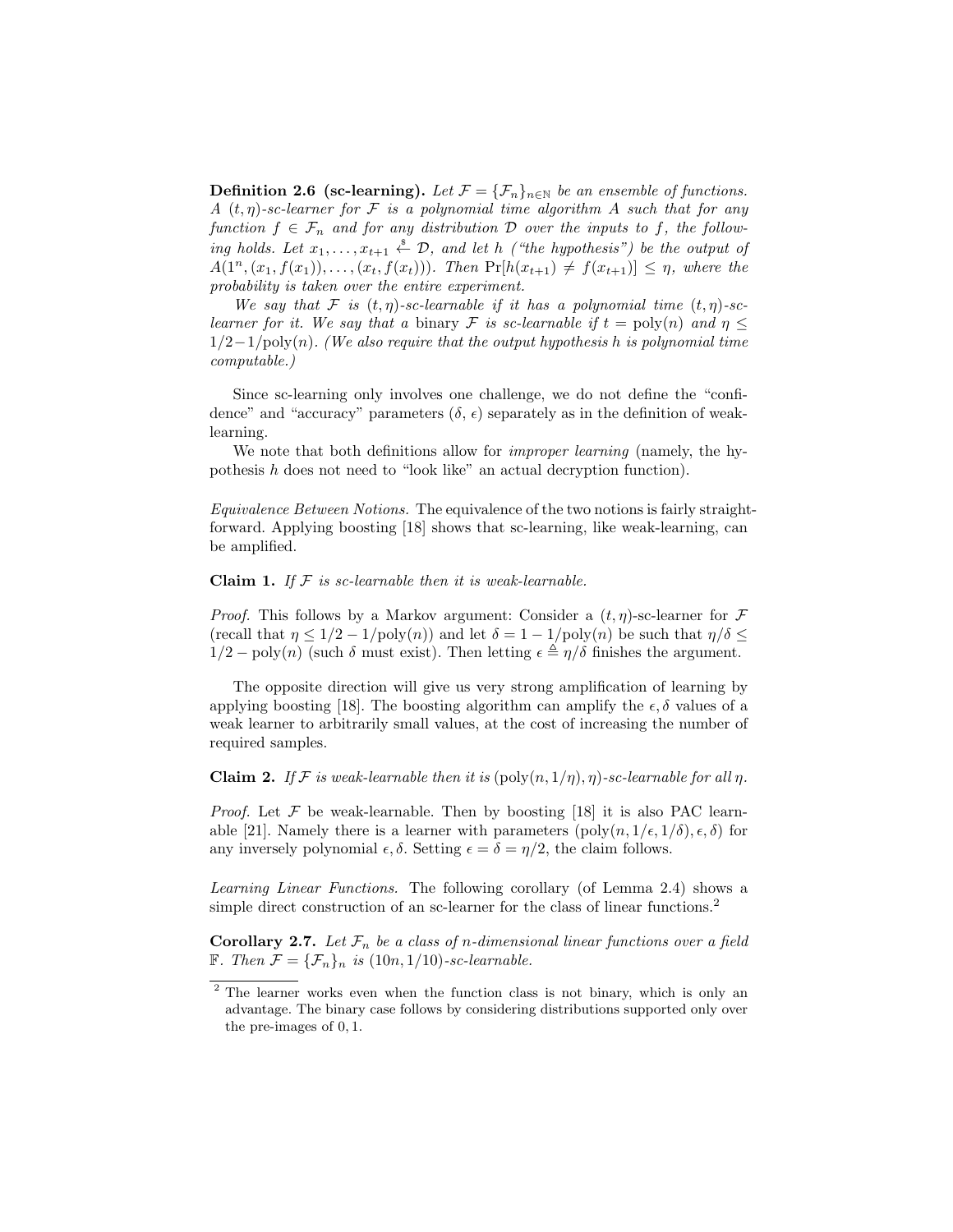*Proof.* We note that for any linear function  $f : \mathbb{F}^n \to \mathbb{F}$ , the set  $\{(\mathbf{x}, f(\mathbf{x}))\}_{\mathbf{x}\in\mathbb{F}^n}$ is an *n*-dimensional linear subspace of  $\mathbb{F}^{n+1}$ .

The learner A works as follows. It is given  $t = 10n$  samples  $\mathbf{v}_i \triangleq (\mathbf{x}_i, f(\mathbf{x}_i)) \in$  $\mathbb{F}^{n+1}$ . Using Gaussian elimination, A will find  $s \in \mathbb{F}^n$  such that  $(-s, 1) \in$ Ker $\{v_i\}_{i\in[t]}$  (note that such must exist). Finally A will output the hypothesis  $h(\mathbf{x}) = \langle \mathbf{s}, \mathbf{x} \rangle$ .

Correctness follows using Lemma 2.4. We let the distribution  $S$  be the distribution  $(\mathbf{x}, f(\mathbf{x}))$  where  $\mathbf{x} \stackrel{\$}{\leftarrow} \mathcal{D}$ , and let  $k = t + 1$ . It follows that with probability 1 − 1/10, it holds that  $(\mathbf{x}_{t+1}, f(\mathbf{x}_{t+1})) \in \text{Span}\{\mathbf{v}_i\}_{i \in [t]}$  which implies that  $\langle (-s, 1), (\mathbf{x}_{t+1}, f(\mathbf{x}_{t+1})) \rangle = 0$ , or in other words  $f(\mathbf{x}_{t+1}) = \langle \mathbf{s}, \mathbf{x}_{t+1} \rangle = h(\mathbf{x}_{t+1}).$ 

# 3 Homomorphism is a Liability When Decryption is Learnable

This section features our main result. We show that schemes with learnable decryption circuits are very limited in terms of their homomorphic properties, regardless of decryption error. This extends the previous results of [15, 16] showing that the decryption function cannot be learnable if the decryption error is negligible.

We start by showing that a scheme with  $(t, 1/10)$ -sc-learnable decryption function (i.e. efficient learning with probability  $1/10$  using t samples, see Definition 2.6) cannot have decryption error smaller than  $\Omega(1/t)$  and be secure (regardless of homomorphism). We proceed to show that if the scheme can homomorphically evaluate the majority function, then the above amplifies dramatically and security cannot be guaranteed for any reasonable decryption error  $(1/2 - \epsilon$  error for any noticeable  $\epsilon$ ). Using Claim 2 (boosting), this implies that the above hold for any scheme with weakly-learnable (or sc-learnable) decryption. We then discuss the role of key generation error compared to encryption error.

For the sake of simplicity, we focus on the public key setting. However, our proofs easily extend also to symmetric encryption, since our attacks only use the public key in order to generate ciphertexts for known messages.

Learnable Decryption without Homomorphism. We start by showing that a scheme whose decryption circuit is  $(t, 1/10)$ -sc-learnable has to have decryption error  $\epsilon = \Omega(1/t)$ , otherwise it is insecure. This is a parameterized and slightly generalized version of the claims of [15, 16], geared towards schemes with high decryption error and possibly bad keys. The basic idea is straightforward: We use the public key to generate t ciphertexts to be used as labeled samples for our learner, and then use its output hypothesis to decrypt the challenge ciphertext. The above succeeds so long as all samples in the experiment decrypt correctly, which by the union bound is at least  $1 - t \cdot \epsilon$ . A formal statement and proof follows.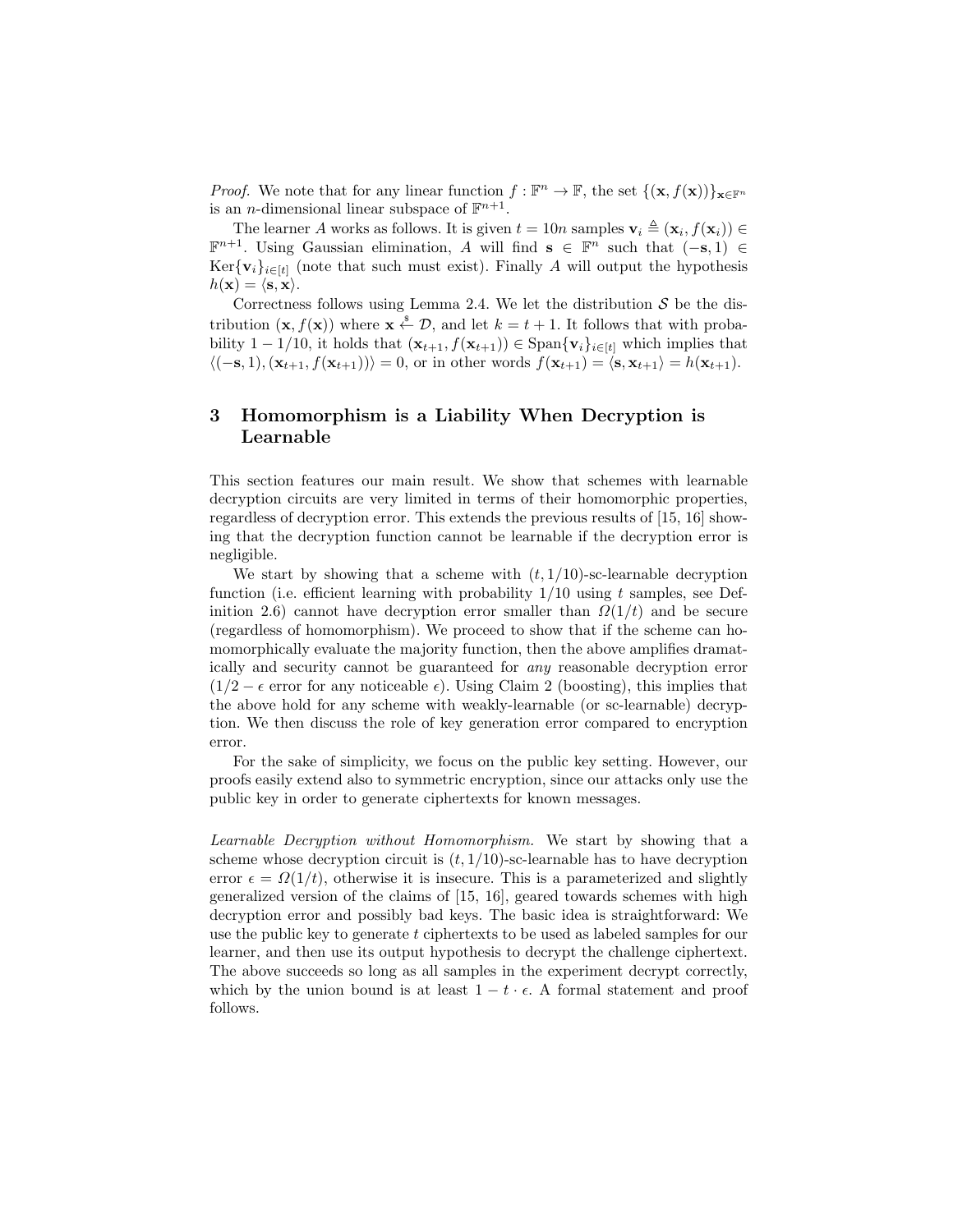**Lemma 3.1.** An encryption scheme whose decryption function is  $(t, 1/10)$ -sclearnable for a polynomial t and whose decryption error  $\lt 1/(10(t+1))$  is insecure.

*Proof.* Consider a key pair  $(pk, sk)$  for the scheme, and consider the following CPA adversary. The adversary first generates  $t$  labeled samples of the form  $(\textsf{Enc}_{pk}(m), m)$ , for random messages  $m \stackrel{\hspace{0.1em}\mathsf{\scriptscriptstyle\$}}{\leftarrow} \{0,1\}$  (where 0,1 serve as generic names for an arbitrary pair of elements in the scheme's message space). These samples are fed into the aforementioned learner, let h denote the learner's output hypothesis. The adversary lets  $m_0 = 0$ ,  $m_1 = 1$ , and given the challenge ciphertext  $c = \mathsf{Enc}_{pk}(m_b)$ , it outputs  $b' = h(c)$ .

To analyze, we consider the (inefficient) distribution  $D$  that first samples  $m \stackrel{\hspace{1pt}\mathsf{\scriptscriptstyle\$}}{\leftarrow} \{0,1\}$ , and then outputs a random *correctly decryptable* encryption of m. More formally, D is the distribution  $c = \text{Enc}_{pk}(m) | (\text{Dec}_{sk}(c) = m)$  for a randomly chosen  $m \stackrel{s}{\leftarrow} \{0,1\}$ . By Definition 2.6, if the learner gets t samples from this distribution, it outputs a hypothesis that correctly labels the  $(t + 1)$ sample, with all but 1/10 probability.

While we cannot efficiently sample from  $D$  (without the secret key), we show that the samples (and challenge) that we feed to our learner are in fact statistically close to samples from  $\mathcal{D}$ . Consider a case where  $(pk, sk)$  are such that the decryption error is indeed smaller than  $\epsilon = 1/(10(t+1))$ . In such case, our adversary samples from a distribution of statistical distance at most  $\epsilon$  from  $\mathcal{D}$ , and the challenge ciphertext is drawn from the same distribution. It follows that the set of  $(t+1)$  samples that we consider during the experiment (containing the labeled samples and the challenge), agree with  $\mathcal D$  with all but  $(t+1) \cdot \epsilon = 1/10$ probability.

Using the union bound on all aforementioned "bad" events (the key pair not conforming with decryption error as per Definition 2.1, the samples not agreeing with D, and the learner failing), we get that  $Pr[b' = b] \ge 1 - 0.01 - 1/10 - 1/10 >$ 0.7 and the lemma follows.

Using Claim 2, we derive the following corollary.

Corollary 3.2. An encryption scheme whose decryption function is weaklylearnable must have decryption error  $1/\text{poly}(n)$  for some polynomial.

We note that this corollary does not immediately follow from [15, 16] if a noticeable fraction of the keys can be "bad" (since they do not use boosting).

Plugging our learner for linear functions (Corollary 2.7) into Lemma 3.1 implies the following, which will be useful for the next section.

**Corollary 3.3.** There exists a constant  $\alpha > 0$  such that any n-linearly decryptable scheme with decryption error  $\langle \alpha/n \rangle$  is insecure.

Learnable Decryption with Majority Homomorphism. Lemma 3.1 and Corollary 3.2 by themselves are not very restrictive. Specifically, they are not directly applicable to attacking any known scheme. Indeed, known schemes with linear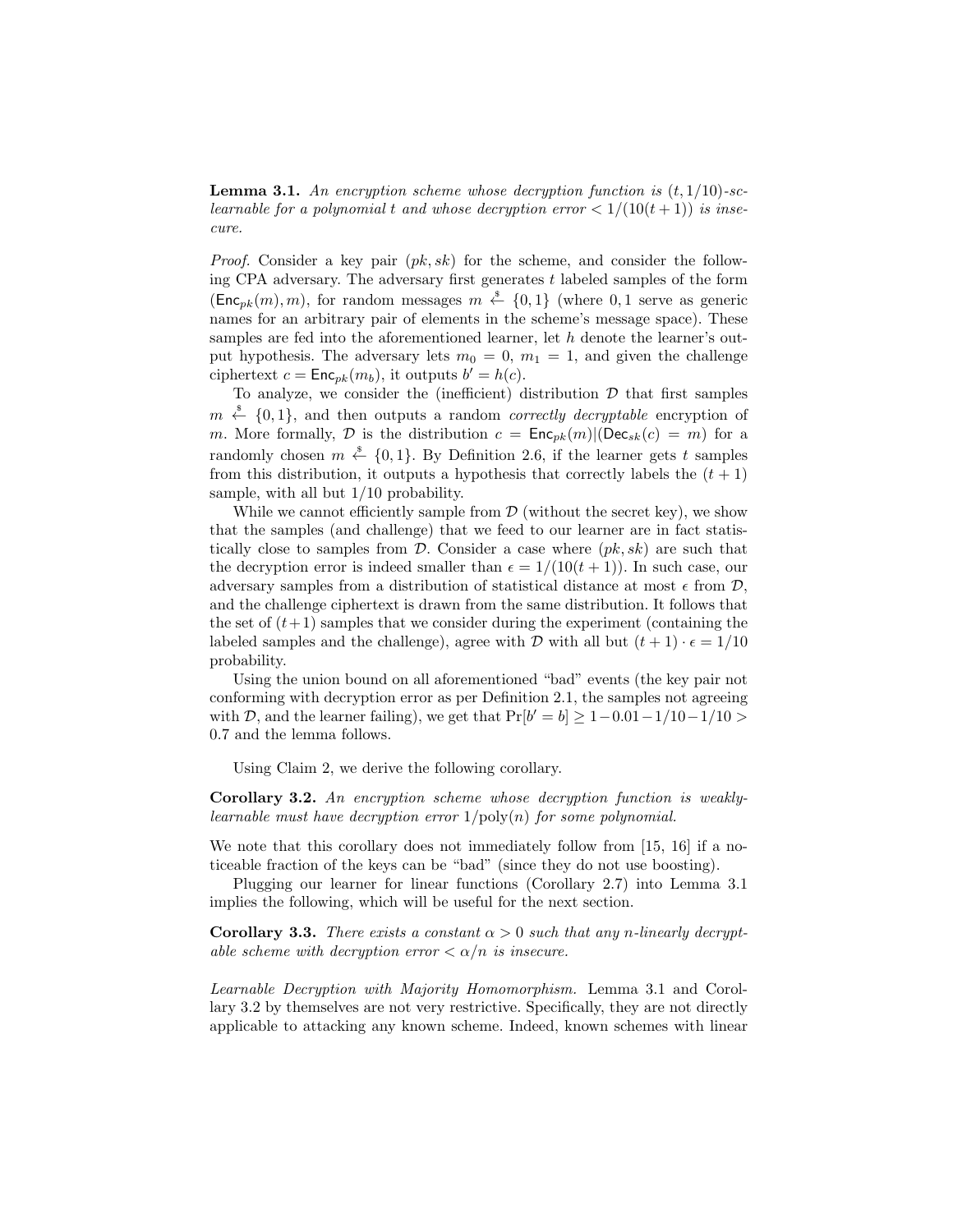decryption (e.g. LPN based) have sufficiently high decryption error (or, viewed differently, adding the error makes the underlying decryption hard to learn). We now show that if homomorphism is required as a property of the scheme, then decryption error cannot save us.

The following theorem states that majority-homomorphic schemes (see Definition 2.2) cannot have learnable decryption for any reasonable decryption error.

**Theorem 3.4.** An encryption scheme whose decryption circuit is  $(t, 1/10)$ -sclearnable for a polynomial t and whose decryption error  $\lt (1/2 - \epsilon)$  cannot be  $O(\log t/\epsilon^2)$ -majority-homomorphic.

Let us first outline the proof of Theorem 3.4 before formalizing it. Our goal is the same as in the proof of Lemma 3.1, to generate  $t$  labeled samples, which will enable to break security. However, unlike above, taking  $t$  random encryptions will surely introduce decryption errors. We thus use the majority homomorphism: We generate a good encryption of  $m$ , i.e. one that is decryptable with high probability, by generating  $O(\log t/\epsilon^2)$  random encryptions of m, and apply majority homomorphically. Chernoff's bound guarantees that with high probability, more than half of the ciphertexts are properly decryptable, and therefore the output of the majority evaluation is with high probability a decryptable encryption of m. At this point, we can apply the same argument as in the proof of Lemma 3.1. The formal proof follows.

Proof. Consider an encryption scheme (Gen, Enc, Dec) as in the theorem statement. We will construct a new scheme  $(Gen' = Gen, Enc', Dec' = Dec)$  (with the same key generation and decryption algorithms) whose security relates to that of (Gen, Enc, Dec). Then we will use Lemma 3.1 to render the latter scheme insecure.

The new encryption algorithm  $\mathsf{Enc}'_{pk}(m)$  works as follows: To encrypt a message m, invoke the original encryption  $\mathsf{Enc}_{pk}(m)$  for (say)  $k = 10(\ln(t + 1) +$  $\ln(10)/\epsilon^2$  times, thus generating k ciphertexts. Apply MajEval to those k ciphertexts and output the resulting ciphertext.

The security of the new scheme is related to that of the original by a straightforward hybrid argument. We will show that the new scheme has decryption error at most  $1/(10(t+1))$ , but in a slightly weaker sense then Definition 2.1: We will allow 2% of the keys to be "bad" instead of just 1% as before. One can easily verify that the proof of Lemma 3.1 works in this case as well.

Our set of good key pairs for  $Enc'$  is those for which  $Dec_{sk}(Enc_{pk}(\cdot))$  indeed have decryption error at most  $1/2 - \epsilon$  and in addition MajEval is correct. By the union bound this happens with probability at least 0.98.

To bound the decryption error of  $\mathsf{Dec}_{sk}(\mathsf{Enc}'_{pk}(\cdot))$ , assume that we have a good key pair as described above. We will bound the probability that more than a  $1/2 - \epsilon/2$  fraction of the k ciphertexts generated by Enc' are decrypted incorrectly. Clearly if this bad event does not happen, then by the correctness of MajEval, the resulting ciphertext will decrypt correctly.

Recalling that the expected fraction of falsely decrypted ciphertexts is at most  $1/2 - \epsilon$ , the Chernoff bound implies that the aforementioned bad event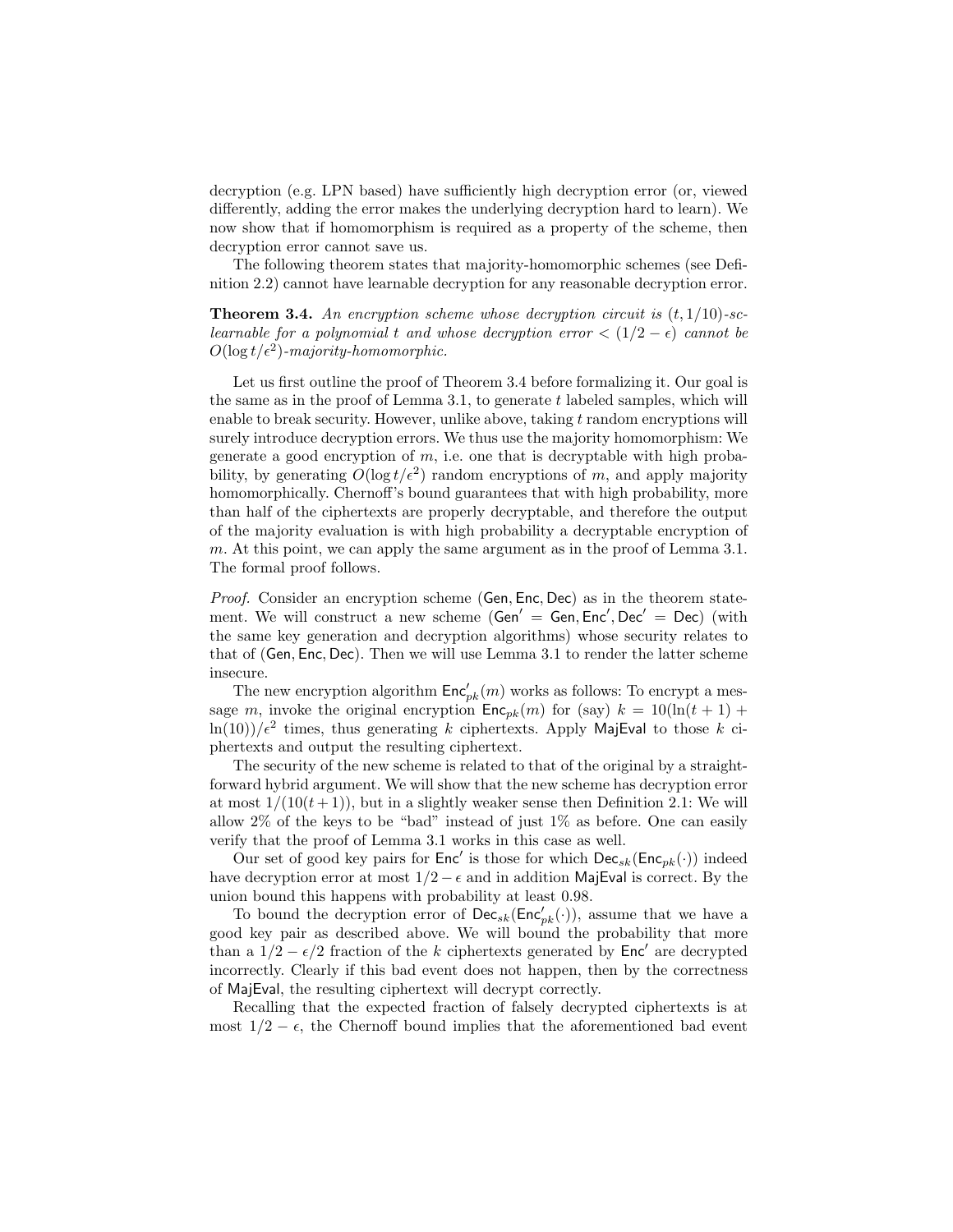happens with probability at most

$$
e^{-2(\epsilon/2)^2 k} < 1/(10(t+1)) \;,
$$

and the theorem follows.

From the proof it is obvious that even "approximate-majority homomorphism" is sufficient for the theorem to hold. Namely, even if MajEval only computes the majority function correctly if the fraction of identical inputs is more than  $1/2 + \epsilon/2$ . Even more generally, we can use any function FEval for which  $\mathsf{Dec}_{sk}(\mathsf{FEval}(\mathsf{Enc}_{pk}(m), \ldots, \mathsf{Enc}_{pk}(m))) = m$  with high probability.

We can derive a general corollary for every weakly-learnable function using Claim 2. This applies, for example, to linear functions, low degree polynomials and shallow circuits.

Corollary 3.5. An encryption scheme whose decryption function is weaklylearnable and whose decryption error is  $1/2 - \epsilon$  cannot be  $\omega(\log n/\epsilon^2)$ -majorityhomomorphic.

The Role of Bad Keys. Recall that in Definitions 2.1 and 2.2 (decryption error and majority homomorphism) we allowed a constant fraction of keys to be useless for the purpose of decryption and homomorphic evaluation, respectively. In fact, it is this relaxation that makes our argument more involved than [15, 16].

As we mentioned above, the choice of constant 0.01 is arbitrary. Let us now explain how our results extend to the case of  $1/2 - \kappa$  fraction of bad keys, where  $\kappa = 1/\text{poly}(n)$  (we now count the keys that are either bad for decryption or bad for homomorphism). In such case, the argument of Lemma 3.1 will work so long as we start with a  $(t, \eta)$ -sc-learner with  $\eta < \kappa/3$  and so long as the decryption error for good keys is at most  $\kappa/(3(t+1))$ . If the scheme is furthermore  $O(\log(t/\kappa)/\epsilon^2) = O(\log n/\epsilon^2)$ -majority-homomorphic, the proof of Theorem 3.4 will also go through. Finally, using boosting, we can start with any weak learner and reduce  $\eta$  to  $\lt \kappa/3$  at the cost of a polynomial increase in t, which is tolerable by our arguments (and swallowed by the asymptotic notation).

# 4 Attacks on the BL Scheme

In this section we use our tools from above to show that the BL scheme (outlined in Section 4.1 below) is broken. We present two attacks: the first, in Section 4.2, follows from Corollary 3.3 (and works in the spirit of Theorem 3.4); and the second, in Section 4.3, directly attacks a lower level subcomponent of the scheme and allows to decrypt any ciphertext. In fact, the latter attack also follows the same basic principles and exploits a "built-in" evaluation of majority that exists in that sub-component of BL.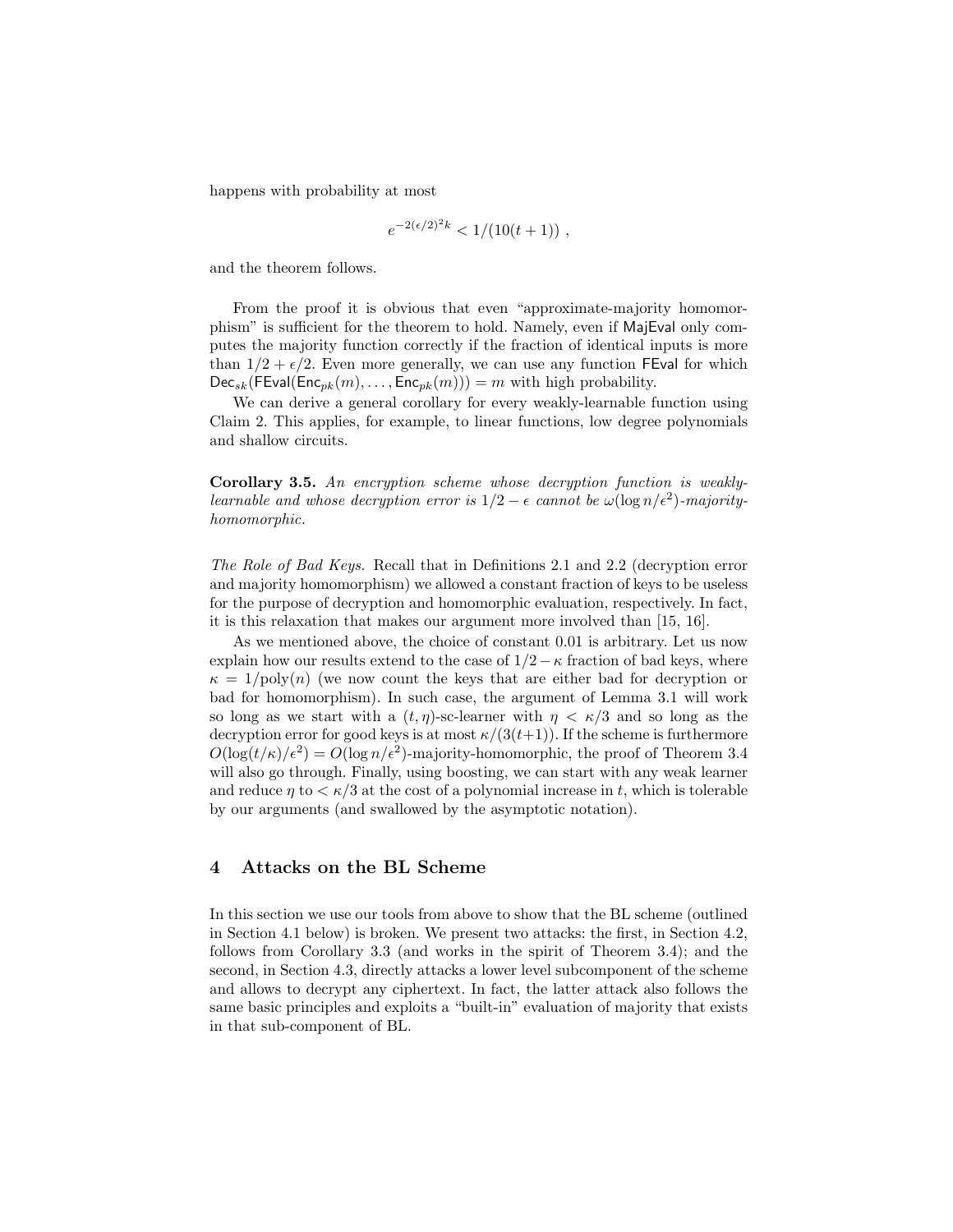### 4.1 Essentials of the BL Scheme

In this section we present the properties of the BL scheme. We concentrate on the properties that are required for our breaks. We refer the reader to [3] for further details.

The BL scheme has a number of layers of abstraction, which are all instantiated based on a global parameter  $0 < \alpha < 0.25$  as explained below.

The Scheme  $\mathbf{K}_q(n)$ . BL introduce  $\mathbf{K}_q(n)$ , a public-key encryption scheme with imperfect correctness. For security parameter n, the public key is a matrix  $P \in$  $\mathbb{F}_q^{n \times r}$ , where  $r = n^{1-\alpha/8}$ , and the secret key is a vector  $\mathbf{y} \in \mathbb{F}_q^n$  in the kernel of  ${\bf P}^T$  (namely,  ${\bf y}^T \cdot {\bf P} = 0$ ). The keys are generated in a highly structured manner in order to support homomorphism, but their structure is irrelevant to us. An encryption of a message  $m \in \mathbb{F}_q$  is a vector  $\mathbf{c} = \mathbf{P} \cdot \mathbf{x} + m \cdot \mathbf{1} + \mathbf{e}$ , where  $\mathbf{x} \in \mathbb{F}_q^r$  is some vector, and where  $\mathbf{e} \in \mathbb{F}_q^n$  is a low hamming weight vector. Decryption is performed by taking the inner product  $\langle y, c \rangle$ , and succeeds so long as  $\langle y, e \rangle = 0$ (the vector **y** is chosen such that  $\langle y, 1 \rangle = 1$ ). It is shown how the structure of the keys implies that decryption succeeds with probability at least  $(1 - n^{-(1 - \alpha/2)})$ . Finally, BL show that  $\mathbf{K}_q(n)$  is homomorphic with respect to a single addition or multiplication.<sup>3</sup>

Re-Encryption. In order to enable homomorphism, BL introduce the notion of re-encryption. Consider an instantiation of  $\mathbf{K}_q(n)$ , with keys  $(\mathbf{P}, \mathbf{y})$ , and an instantiation of  $\mathbf{K}_q(n')$  with keys  $(\mathbf{P}', \mathbf{y}')$ , for  $n' = n^{1+\alpha}$ . Let  $\mathbf{H}_{n':n} \in \mathbb{F}_q^{n' \times n}$ be an element-wise encryption of **y** using the public key  $P'^{A}$ . Namely  $H_{n',n} =$  ${\bf P}' \cdot {\bf X}' + 1 \cdot {\bf y}^T + {\bf E}'$ . Due to the size difference between the schemes, it holds that with probability  $(1 - n^{-\Omega(1)})$ , all of the columns of  $\mathbf{H}_{n':n}$  are simultaneously decryptable and indeed  $\mathbf{y}^{T} \cdot \mathbf{H}_{n':n} = \mathbf{y}^{T}$ . In such case, for any ciphertext **c** of  ${\bf K}_q(n)$ , we get  $\langle {\bf y}', {\bf H}_{n':n} {\bf c} \rangle = \langle {\bf y}, {\bf c} \rangle$ . The matrix  ${\bf H}_{n':n}$  therefore re-encrypts ciphertexts of  $\mathbf{K}_q(n)$  as ciphertexts of  $\mathbf{K}_q(n')$ .

The critical idea for our second break is that a re-encrypted ciphertext always belongs to an *n*-dimensional linear subspace (recall that  $n \ll n'$ ), namely to the span of  $\mathbf{H}_{n':n}$ .

The Scheme BASIC. Using re-encryption, BL construct a ladder of schemes of increasing lengths that allow for homomorphic evaluation. They define the scheme **BASIC** which has an additional depth parameter  $d = O(1)$  (BL suggest to use  $d = 8$ , but our attack works for any  $d > 1$ ). They consider instantiations of  $\mathbf{K}_q(n_i)$ , where  $n_i = n^{(1+\alpha)^{-(d-i)}}$ , for  $i = 0, \ldots, d$ , so  $n_d = n$ . They generate

<sup>3</sup> Homomorphic operations (addition, multiplication) are performed element-wise on ciphertext vectors, and the structure of the key guarantees that correctness is preserved.

 $4\,$  A note on notation: In [3], the re-encryption parameters are denoted by  $I$  (as opposed to our  $H$ ). We feel that their notation ignores the important linear algebraic structure of the re-encryption parameters, and therefore we switched to matrix notation, which also dictated the change of letter.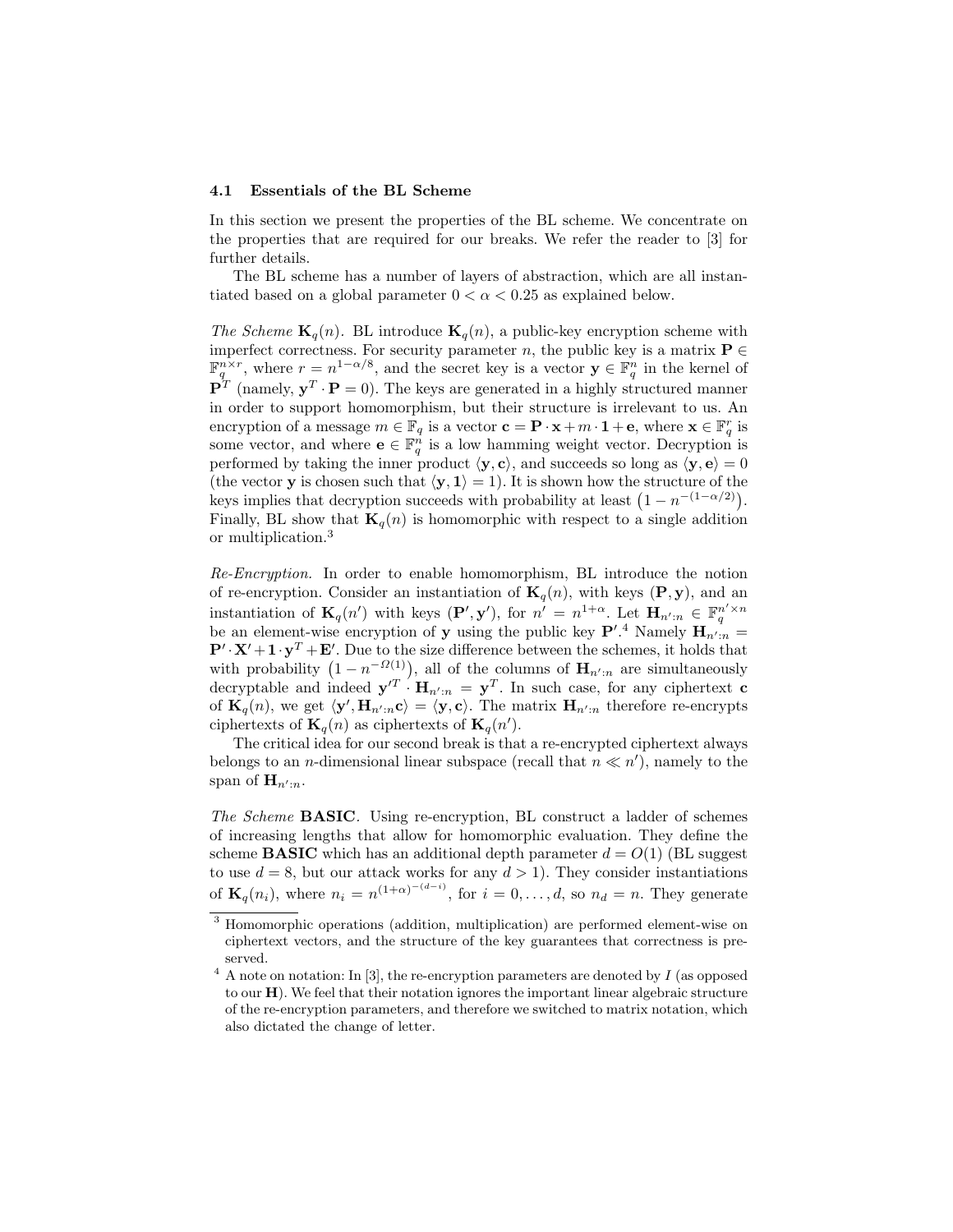all re-encryption matrices  $\mathbf{H}_{n_{i+1}:n_i}$  (with success probability  $(1 - n^{-\Omega(1)})$ ) and can thus homomorphically evaluate depth d circuits.

The homomorphic evaluation works by performing a homomorphic operation at level i of the evaluated circuit (with i going from 0 to  $d-1$ ), and then using re-encryption with  $\mathbf{H}_{n_{i+1}:n_i}$  to obtain a fresh ciphertext for the next level.

For the purposes of our (second) break, we notice that in the last step of this evaluation is re-encryption using  $H_{n_d:n_{d-1}}$ . This means that homomorphically evaluated ciphertexts all come from a linear subspace of dimension  $n_{d-1} = n^{1/(1+\alpha)}$ .

Error Correction and the Matrix  $\mathbf{H}_{n:n}$ . Up to this point, BL only get homomorphism at the cost of increasing the input size (namely  $n$ ). In order to get size-preserving homomorphism, BL show that given key-pairs  $(P, y)$ ,  $(P^*, y^*)$  for  $\mathbf{K}_q(n)$ ; they can generate, with probability  $(1 - n^{-\Omega(1)})$ , a matrix  $\mathbf{H}_{n:n}$  whose columns are encryptions of **y** under  $y^*$ . Most importantly,  $H_{n:n}$  should not give an attacker any excess power. Such a matrix will allow a single size-preserving homomorphic operation.

The idea is to think about  $(P^*, y^*)$  as the last step of the key ladder in BASIC, and generate encryptions of y under the first step of that ladder. Naturally, the probability that all of those encryptions are simultaneously correctly decryptable is very slim, but the depth  $d$  homomorphism of **BASIC** can then be used to homomorphically apply error correction on these ciphertexts. More details follow.

BL generate an instance of **BASIC**, with public keys  $P_0, \ldots, P_d$ , secret key  $y_d = y^*$ , and re-encryption matrices  $H_{n_{i+1}:n_i}$ . An additional independent instance of  $\mathbf{K}_q(n)$  is generated, whose keys we denote by  $(\mathbf{P}, \mathbf{y})$ . Then, a large number of encryptions of the elements of y under public key  $P_0$  are generated.<sup>5</sup> While some of these ciphertexts may have encryption error, BL show that homomorphically evaluating a depth-d correction circuit (CORR in their notation), one can obtain a matrix  $H_{n:n}$ , whose columns are encryptions of y that are decryptable under  $y^*$  without error. This process succeeds with probability  $(1 - n^{-\Omega(1)})$ .

The resemblance to the learner of Corollary 2.7 is apparent. In a sense, the public key of BASIC is ready-for-use learner.

To conclude this part, BL generate a re-encryption matrix  $\mathbf{H}_{n:n}$  that takes ciphertexts under **y** and produces ciphertexts under  $y^*$ . Since  $H_{n:n}$  is produced using homomorphic evaluation, its rank is at most  $n_{d-1} = n^{1/(1+\alpha)}$ . We will capitalize on the fact that re-encryption using  $H_{n:n}$  produces ciphertexts that all reside in a low-dimensional space.

Achieving Full Homomorphism - The Scheme HOM. The basic idea is to generate a sequence of matrices  $H_{n:n}$ , thus creating a chaining of the respective secret keys that will allow homomorphism of any depth. However, generating

 $5$  To be absolutely precise, BL encrypt a bit decomposition of  $y^*$ , but this is immaterial to us.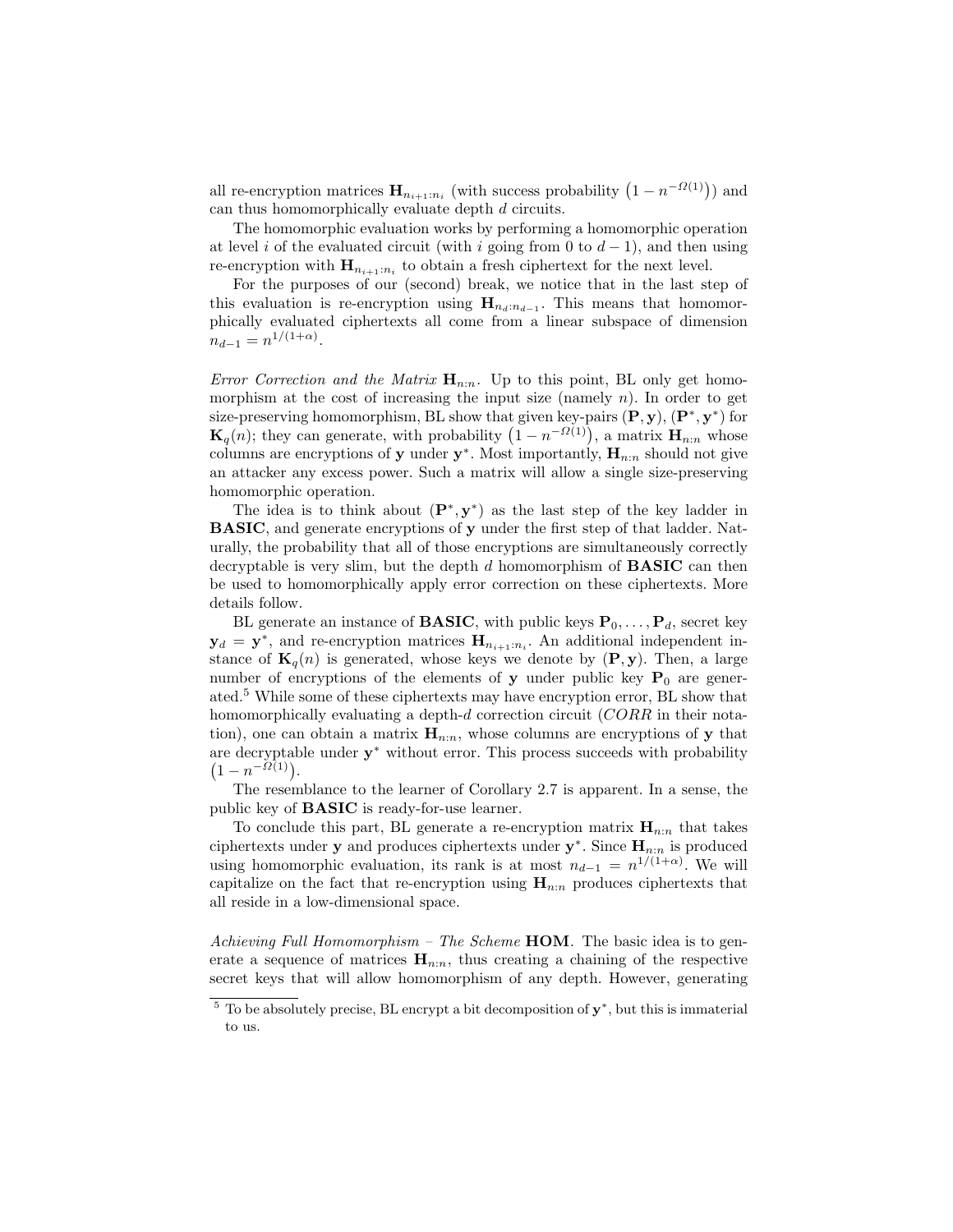an arbitrarily large number of such re-encryption matrices will eventually cause an error somewhere down the line. Therefore, a more sophisticated solution is required. BL suggest to encrypt each message a large number of times, and generate a large number of re-encryption matrices per level. Then, since the vast majority of matrices per level are guaranteed to be correct, one can use shallow approximate majority computation to guarantee that the fraction of erroneous ciphertexts per level does not increase with homomorphic evaluation.

Decryption is performed as follows: Each ciphertext is a set of ciphertexts  $c_1, \ldots, c_k$  of  $\mathbf{K}_q(n)$  (all with the same secret key). The decryption process first uses the  $\mathbf{K}_q(n)$  key to decrypt the individual ciphertexts and obtain  $m_1, \ldots, m_k$ , and then outputs the majority between the values  $m_i$ . BL show that a majority of the ciphertexts (say more than 15/16 fraction) are indeed correct, which guarantees correct decryption.

BL can thus achieve a (leveled) fully homomorphic scheme which they denote by HOM, which completes their construction.

## 4.2 An Attack on BL Using Homomorphism

We will show how to break the BL scheme using its homomorphic properties. We use Corollary 3.3 and our proof contains similar elements to the proof of Theorem 3.4. (The specifics of BL do not allow to use Corollary 3.5 directly.)

## Theorem 4.1. There is a polynomial time CPA attack on BL.

*Proof.* Clearly we cannot apply our methods to the scheme **HOM** as is, since its decryption is not learnable. We thus describe a related scheme which is "embedded" in HOM and show how to distinguish encryptions of 0 from encryptions of 1, which will imply a break of HOM.

We recall that the public key of HOM contains "chains" of re-encryption matrices of the form  $\mathbf{H}_{n:n}$ . The length of the chains is related to the homomorphic depth of HOM. Our sub-scheme will only require a chain of constant length  $\ell$ which will be determined later (such sub-chain therefore must exist for any instantiation of BL that allows for more than constant depth homomorphism). Granted that all links in the chain are successfully generated (which happens with probability  $\ell \cdot n^{-\Omega(1)}$ , such a chain allows homomorphic evaluation of any  $depth-\ell$  function. Let us focus on the case where the chain is indeed properly generated.

Intuitively, we would have liked to use this structure to evaluate majority on  $2^{\ell}$  input ciphertexts. However, BL is defined over a large field  $\mathbb{F}$ , and it is not clear how to implement majority over F in depth that does not depend on  $q = |F|$ . To solve this problem, we use BL's CORR function. This function is just a NAND tree of depth  $\ell$  (extended to F in the obvious way:  $NAND(x, y) = 1 - xy$ ). BL show that given  $2^{\ell}$  inputs, each of which is 0 (respectively 1) with probability  $1 - \epsilon$ , the output of CORR will be 0 (resp. 1) with probability  $1 - O(\epsilon)^{2^{\ell/2}}$ .

To encrypt a message  $m \in \{0, 1\}$  using our sub-scheme, we will generate  $2^{\ell}$ ciphertexts. Each ciphertext will be an independent encryption of  $m$  using the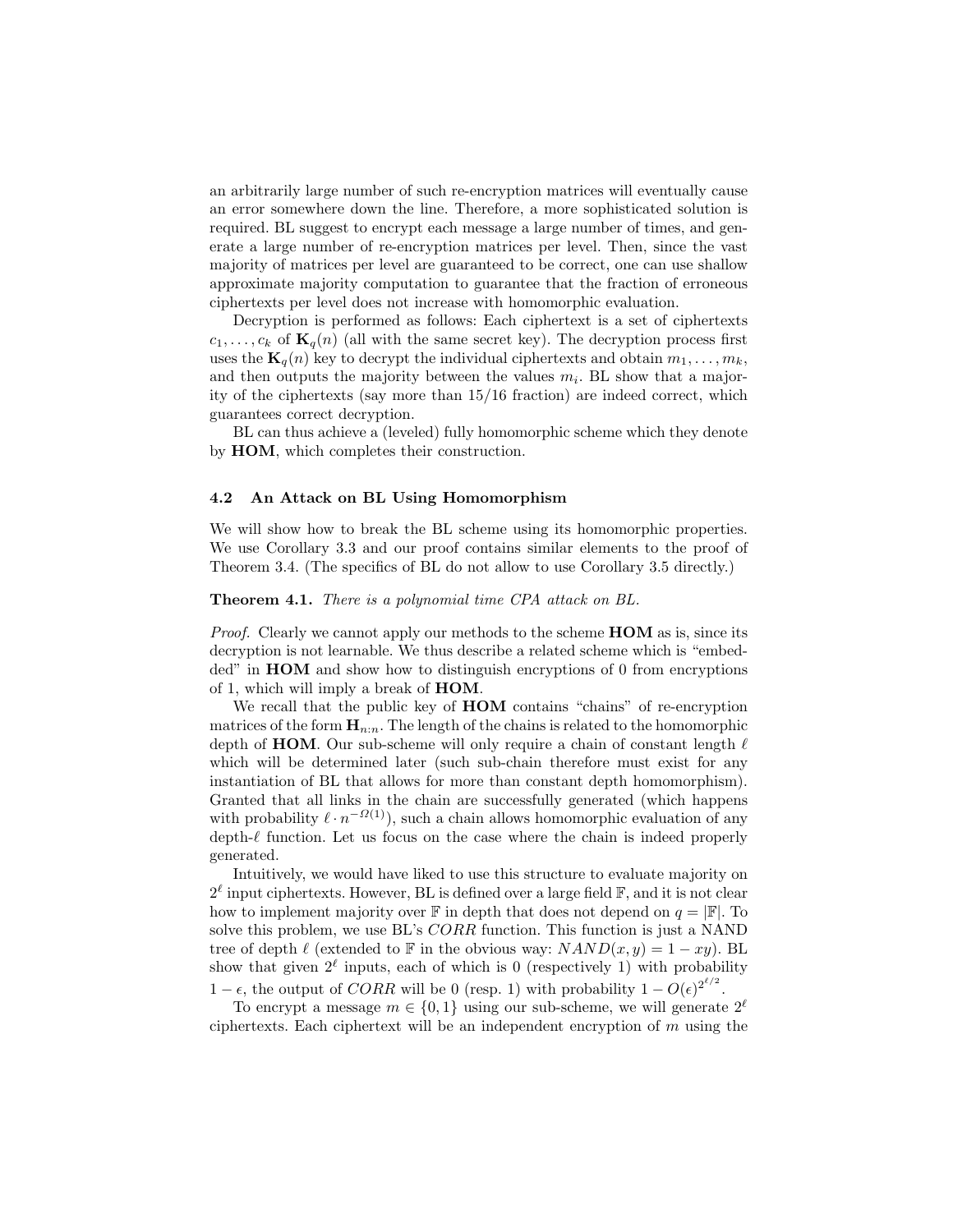public key of HOM (which essentially generates  $\mathbf{K}_q(n)$  ciphertexts that correspond to the first link in all chains). We then apply CORR homomorphically to the generated ciphertexts. Decryption in our subscheme will be standard  $\mathbf{K}_q(n)$ decryption (which is a linear function) using the secret key that corresponds to the last link in the chain. $6$ 

We recall that the decryption error of  $\mathbf{K}_q(n)$  is  $\epsilon = n^{-\Omega(1)}$ . By the properties of CORR, we can choose  $\ell = O(1)$  such that the decryption error of our subscheme is at most (say)  $o(1)/n$ .

In conclusion, we get a sub-scheme of **HOM** such that with probability  $1-n^{-\Omega(1)} > 0.9$  over the key generation, the decryption error is at most  $o(1)/n$ . Furthermore, decryption is linear. Corollary 3.3 implies that such scheme must be insecure.

### 4.3 A Specific Attack on BL

We noticed that the scheme **BASIC**, which is a component of **HOM**, contains by design homomorphic evaluation of majority: this is how the matrix  $\mathbf{H}_{n:n}$ is generated. We thus present an attack that only uses the matrix  $\mathbf{H}_{n:n}$  and allows to completely decrypt BL ciphertexts (even non binary) with probability  $1-n^{-\Omega(1)}$ . We recall that an attack *completely breaks* a scheme if it can decrypt any given ciphertext with probability  $1 - o(1)$ .

Theorem 4.2. There exists a polynomial time attack that completely breaks BASIC, and thus also BL.

*Proof.* We consider the re-encryption matrix  $\mathbf{H} = \mathbf{H}_{n:n} \in \mathbb{F}_q^{n \times n}$  described in Section 4.1, which re-encrypts ciphertexts under  $y$  into ciphertexts under  $y^*$ . The probability that **H** was successfully generated is at least  $1 - n^{-\Omega(1)}$ , in which case it holds that

$$
\mathbf{y}^{*T} \cdot \mathbf{H} = \mathbf{y}^T
$$

.

In addition, as we explained in Section 4.1, the rank of **H** is at most  $h = n^{1/(1+\alpha)}$ .

Our breaker will be given  $H$  and the public key  $P$  that corresponds to  $y$ , and will be able to decrypt any vector  $\mathbf{c} = \text{Enc}_{\mathbf{P}}(m)$  with high probability, namely compute  $\langle y, c \rangle$ .

*Breaker Code.* As explained above, the input to the breaker is  $H, P$  and challenge  $c = Enc<sub>P</sub>(m)$ . The breaker will execute as follows:

1. Generate  $k = h^{1+\epsilon}$  encryptions of 0, denoted  $\mathbf{v}_1, \ldots, \mathbf{v}_k$ , for  $\epsilon = \frac{\alpha(1-\alpha)}{4}$  $rac{(-\alpha)}{4}$  (any positive number smaller than  $\frac{\alpha(1-\alpha)}{2}$  will do).

Note that this means that with probability  $1-n^{-\Omega(1)}$ , all  $\mathbf{v}_i$  are decryptable encryptions of 0. Intuitively, these vectors, once projected through  $H$ , will span all decryptable encryptions of 0.

 $6$  The secret key of the last link is not the same as the secret key of  $HOM$ , since we are only considering a sub-chain of a much longer chain. However, this is not a problem: Our arguments do not require that the secret key is known to anyone in order to break the scheme.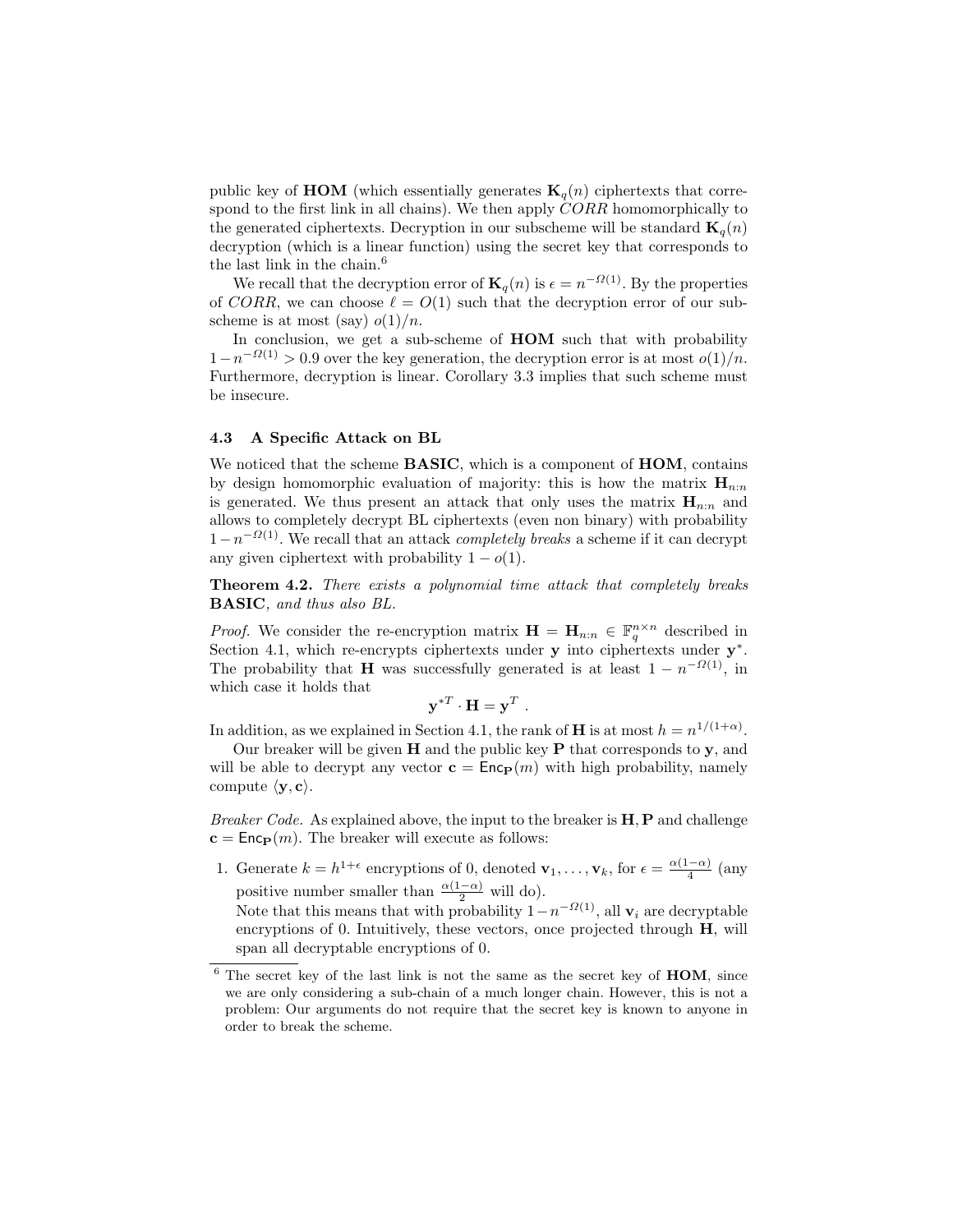- 2. For all  $i = 1, ..., k$ , compute  $\mathbf{v}_i^* = \mathbf{H} \cdot \mathbf{v}_i$  (the projections of the ciphertexts above through H). Also compute  $o^* = H \cdot 1$  (the projection of the all-one vector).
- 3. Find a vector  $\tilde{\mathbf{y}}^* \in \mathbb{F}_q^n$  such that  $\langle \tilde{\mathbf{y}}^*, \mathbf{v}_i^* \rangle = 0$  for all i, and such that  $\langle \tilde{\mathbf{y}}^*, \mathbf{o}^* \rangle = 1$ . Such a vector necessarily exists if all  $\mathbf{v}_i$ 's are decryptable, since  $y^*$  is an example of such a vector.
- 4. Given a challenge ciphertext **c**, compute  $\mathbf{c}^* = \mathbf{H} \cdot \mathbf{c}$  and output  $m = \langle \tilde{\mathbf{y}}^*, \mathbf{c}^* \rangle$ (namely,  $m = \tilde{\mathbf{y}}^{*T} \cdot \mathbf{H} \cdot \mathbf{c}$ ).

Correctness. To analyze the correctness of the breaker, we first notice that the space of ciphertexts that decrypt to 0 under y is linear (this is exactly the orthogonal space to y). We denote this space by Z. Since  $1 \notin Z$ , we can define the cosets  $Z_m = Z + m \cdot 1$ . We note that all legal encryptions of m using **P** reside in  $Z_m$ .

We let  $Z^*$  denote the space  $\mathbf{H} \cdot Z$  (all vectors of the form  $\mathbf{H} \cdot \mathbf{z}$  such that  $\mathbf{z} \in Z$ ). This is a linear space with dimension at most h. Similarly, define  $Z_m^* = Z^* + m \cdot \mathbf{o}^*$ .

Consider the challenge ciphertext  $c = \text{Enc}_{\textbf{P}}(m)$ . We can think of c as an encryption of 0 with an added term  $m \cdot 1$ . We therefore denote  $c = c_0 + m \cdot 1$ . Again this yields a  $\mathbf{c}_0^*$  such that  $\mathbf{c}^* = \mathbf{c}_0^* + m \cdot \mathbf{o}^*$ .

Now consider the distribution  $Z$  over  $Z$ , which is the distribution of decryptable encryptions of 0 (i.e. the distribution  $c = \text{Enc}_{\mathbf{P}}(0)$ , conditioned on  $\langle y, c \rangle = 0$ ). The distribution  $\mathcal{Z}^*$  is defined by projecting  $\mathcal{Z}$  through H. With probability  $(1 - n^{-\Omega(1)})$ , it holds that  $\mathbf{v}_1^*, \ldots, \mathbf{v}_k^*$ , and  $\mathbf{c}_0^*$  are uniform samples from  $\mathcal{Z}^*$ .

By Lemma 2.4 below, it holds that  $\mathbf{c}_0^* \in \text{Span}\{\mathbf{v}_1^*, \ldots, \mathbf{v}_k^*\}$ , with probability  $(1-n^{-\Omega(1)})$ . In such case

$$
\langle \tilde{\mathbf{y}}^*,\mathbf{c}^*\rangle = \langle \tilde{\mathbf{y}}^*,\mathbf{c}^*_0\rangle + m\cdot \langle \tilde{\mathbf{y}}^*,\mathbf{o}^*\rangle = m\ .
$$

We conclude that with probability  $1-n^{-\Omega(1)}$ , our breaker correctly decrypts c as required.

#### Acknowledgements

The author wishes to thank the MIT-BU cryptography reading group for introducing the BL scheme to him, and especially to Stefano Tessaro and Shafi Goldwasser for various discussions. We further thank Andrej Bogdanov for his comments on a preprint of this manuscript, and for the discussions that followed, leading to the general argument about homomorphic schemes. We thank Ron Rothblum for pointing out the learning-theory aspect of our argument. Lastly, we thank the anonymous reviewers of TCC 2013 for their helpful comments.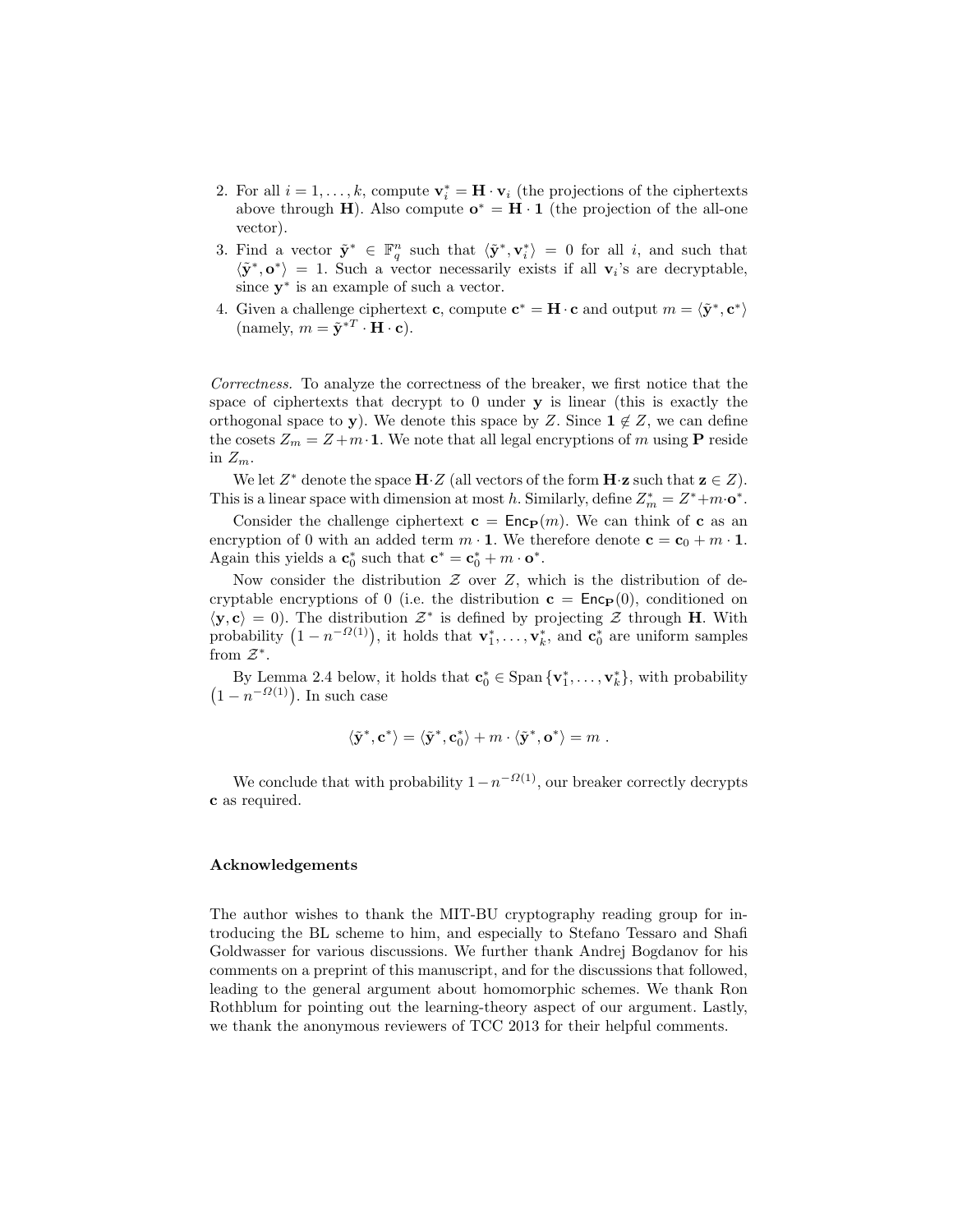# References

- [1] M. Alekhnovich. More on average case vs approximation complexity. In FOCS, pages 298–307. IEEE Computer Society, 2003.
- [2] B. Applebaum, D. Cash, C. Peikert, and A. Sahai. Fast cryptographic primitives and circular-secure encryption based on hard learning problems. In S. Halevi, editor, CRYPTO, volume 5677 of Lecture Notes in Computer Science, pages 595– 618. Springer, 2009.
- [3] A. Bogdanov and C. H. Lee. Homomorphic encryption from codes. Cryptology ePrint Archive, Report 2011/622, 2011. http://eprint.iacr.org/.
- [4] Z. Brakerski. Fully homomorphic encryption without modulus switching from classical GapSVP. In R. Safavi-Naini and R. Canetti, editors, CRYPTO, volume 7417 of Lecture Notes in Computer Science, pages 868–886. Springer, 2012. See also http://eprint.iacr.org/2012/078.
- [5] Z. Brakerski, C. Gentry, and V. Vaikuntanathan. (leveled) fully homomorphic encryption without bootstrapping. ITCS, 2012. See also http://eprint.iacr. org/2011/277.
- [6] Z. Brakerski and V. Vaikuntanathan. Fully homomorphic encryption from ring-LWE and security for key dependent messages. In CRYPTO, volume 6841, page 501, 2011.
- [7] Z. Brakerski and V. Vaikuntanathan. Efficient fully homomorphic encryption from (standard) LWE. In Ostrovsky [17], pages 97–106. References are to full version: http://eprint.iacr.org/2011/344.
- [8] V. Gauthier, A. Otmani, and J.-P. Tillich. A distinguisher-based attack of a homomorphic encryption scheme relying on reed-solomon codes. Cryptology ePrint Archive, Report 2012/168, 2012. http://eprint.iacr.org/.
- [9] C. Gentry. Fully homomorphic encryption using ideal lattices. In STOC, pages 169–178, 2009.
- [10] C. Gentry. Toward basing fully homomorphic encryption on worst-case hardness. In CRYPTO, pages 116–137, 2010.
- [11] C. Gentry and S. Halevi. Implementing gentry's fully-homomorphic encryption scheme. In K. G. Paterson, editor, EUROCRYPT, volume 6632 of Lecture Notes in Computer Science, pages 129–148. Springer, 2011.
- [12] C. Gentry, S. Halevi, and N. P. Smart. Fully homomorphic encryption with polylog overhead. In D. Pointcheval and T. Johansson, editors, EUROCRYPT, volume 7237 of Lecture Notes in Computer Science, pages 465–482. Springer, 2012.
- [13] H. Gilbert, M. J. B. Robshaw, and Y. Seurin. How to encrypt with the lpn problem. In L. Aceto, I. Damgård, L. A. Goldberg, M. M. Halldórsson, A. Ingólfsdóttir, and I. Walukiewicz, editors,  $ICALP$  (2), volume 5126 of Lecture Notes in Computer Science, pages 679–690. Springer, 2008.
- [14] S. Goldwasser and S. Micali. Probabilistic encryption and how to play mental poker keeping secret all partial information. In H. R. Lewis, B. B. Simons, W. A. Burkhard, and L. H. Landweber, editors, STOC, pages 365–377. ACM, 1982.
- [15] M. J. Kearns and L. G. Valiant. Cryptographic limitations on learning boolean formulae and finite automata. J. ACM, 41(1):67–95, 1994. Preliminary version in STOC 89.
- [16] A. R. Klivans and A. A. Sherstov. Cryptographic hardness for learning intersections of halfspaces. J. Comput. Syst. Sci.,  $75(1):2-12$ , 2009. Preliminary version in FOCS 06.